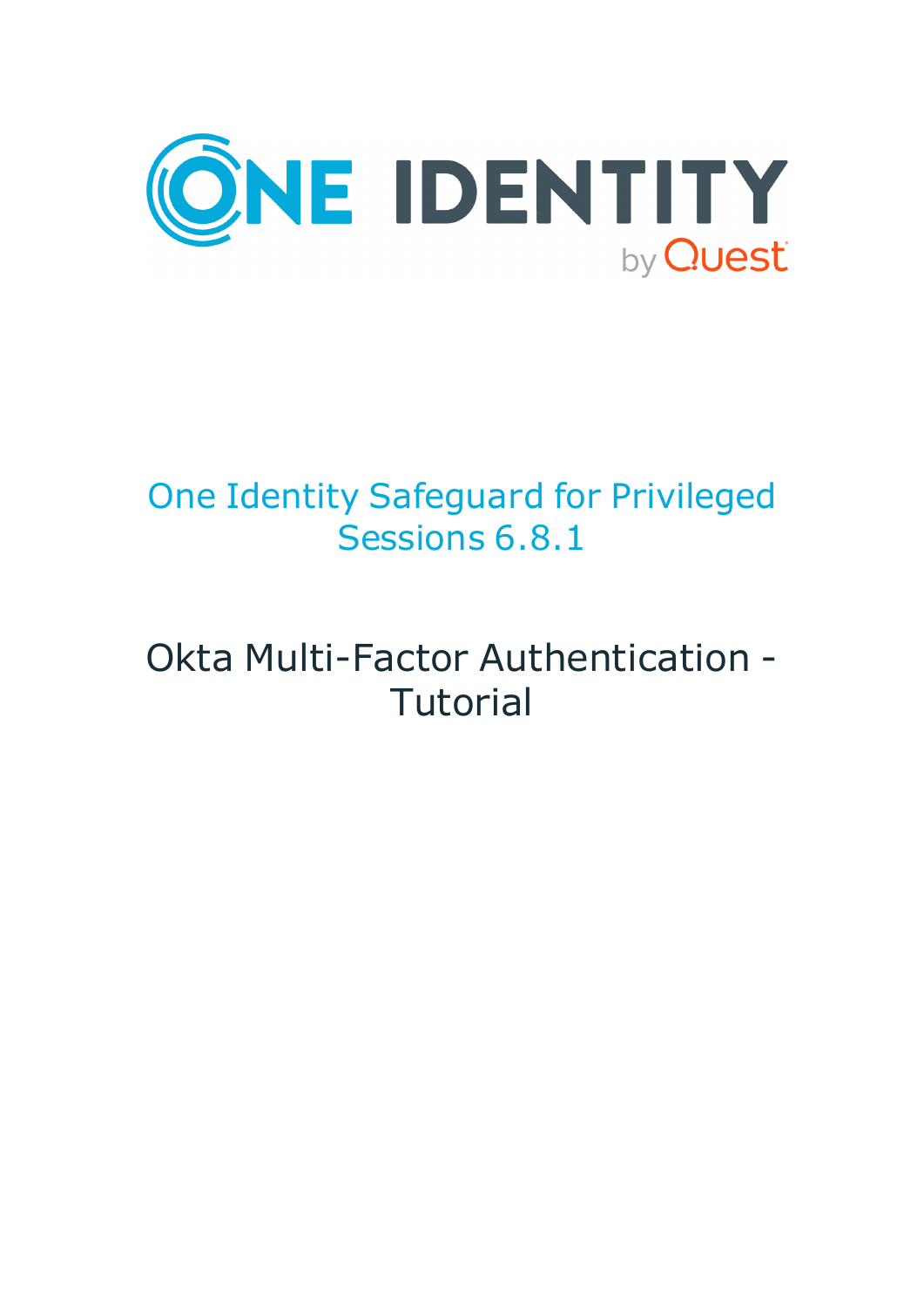#### **Copyright 2021 One Identity LLC.**

#### **ALL RIGHTS RESERVED.**

This guide contains proprietary information protected by copyright. The software described in this guide is furnished under a software license or nondisclosure agreement. This software may be used or copied only in accordance with the terms of the applicable agreement. No part of this guide may be reproduced or transmitted in any form or by any means, electronic or mechanical, including photocopying and recording for any purpose other than the purchaser's personal use without the written permission of One Identity LLC .

The information in this document is provided in connection with One Identity products. No license, express or implied, by estoppel or otherwise, to any intellectual property right is granted by this document or in connection with the sale of One Identity LLC products. EXCEPT AS SET FORTH IN THE TERMS AND CONDITIONS AS SPECIFIED IN THE LICENSE AGREEMENT FOR THIS PRODUCT, ONE IDENTITY ASSUMES NO LIABILITY WHATSOEVER AND DISCLAIMS ANY EXPRESS, IMPLIED OR STATUTORY WARRANTY RELATING TO ITS PRODUCTS INCLUDING, BUT NOT LIMITED TO, THE IMPLIED WARRANTY OF MERCHANTABILITY, FITNESS FOR A PARTICULAR PURPOSE, OR NON-INFRINGEMENT. IN NO EVENT SHALL ONE IDENTITY BE LIABLE FOR ANY DIRECT, INDIRECT, CONSEQUENTIAL, PUNITIVE, SPECIAL OR INCIDENTAL DAMAGES (INCLUDING, WITHOUT LIMITATION, DAMAGES FOR LOSS OF PROFITS, BUSINESS INTERRUPTION OR LOSS OF INFORMATION) ARISING OUT OF THE USE OR INABILITY TO USE THIS DOCUMENT, EVEN IF ONE IDENTITY HAS BEEN ADVISED OF THE POSSIBILITY OF SUCH DAMAGES. One Identity makes no representations or warranties with respect to the accuracy or completeness of the contents of this document and reserves the right to make changes to specifications and product descriptions at any time without notice. One Identity does not make any commitment to update the information contained in this document.

If you have any questions regarding your potential use of this material, contact:

One Identity LLC. Attn: LEGAL Dept 4 Polaris Way Aliso Viejo, CA 92656

Refer to our Web site ([http://www.OneIdentity.com](http://www.oneidentity.com/)) for regional and international office information.

#### **Patents**

One Identity is proud of our advanced technology. Patents and pending patents may apply to this product. For the most current information about applicable patents for this product, please visit our website at [http://www.OneIdentity.com/legal/patents.aspx](http://www.oneidentity.com/legal/patents.aspx).

#### **Trademarks**

One Identity and the One Identity logo are trademarks and registered trademarks of One Identity LLC. in the U.S.A. and other countries. For a complete list of One Identity trademarks, please visit our website at [www.OneIdentity.com/legal](http://www.oneidentity.com/legal). All other trademarks are the property of their respective owners.

#### **Legend**

**WARNING: A WARNING icon highlights a potential risk of bodily injury or property damage, for which industry-standard safety precautions are advised. This icon is often associated with electrical hazards related to hardware.**

**CAUTION: A CAUTION icon indicates potential damage to hardware or loss of data if** A **instructions are not followed.**

SPS Okta Multi-Factor Authentication - Tutorial Updated - 15 January 2021, 06:17 Version - 6.8.1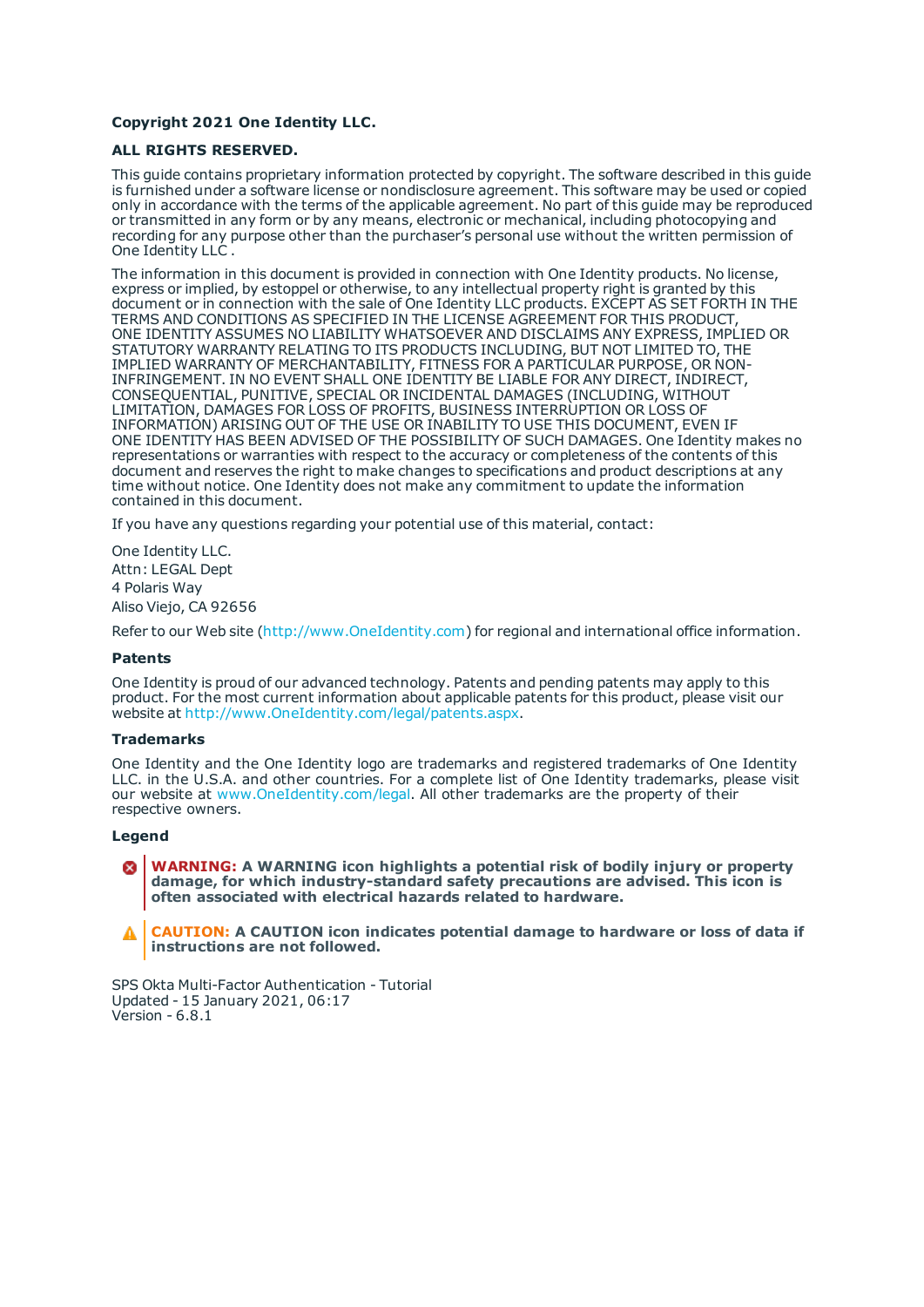# **Contents**

| Configure SPS to use Okta multi-factor authentication  14                               |    |
|-----------------------------------------------------------------------------------------|----|
|                                                                                         |    |
|                                                                                         |    |
|                                                                                         |    |
|                                                                                         |    |
|                                                                                         |    |
|                                                                                         |    |
|                                                                                         |    |
|                                                                                         |    |
|                                                                                         |    |
|                                                                                         |    |
|                                                                                         |    |
|                                                                                         |    |
|                                                                                         |    |
|                                                                                         |    |
|                                                                                         |    |
|                                                                                         |    |
|                                                                                         |    |
|                                                                                         |    |
| Perform multi-factor authentication with the SPS Okta plugin in terminal<br>connections | 35 |
| Perform multi-factor authentication with the SPS Okta plugin in Remote                  | 36 |

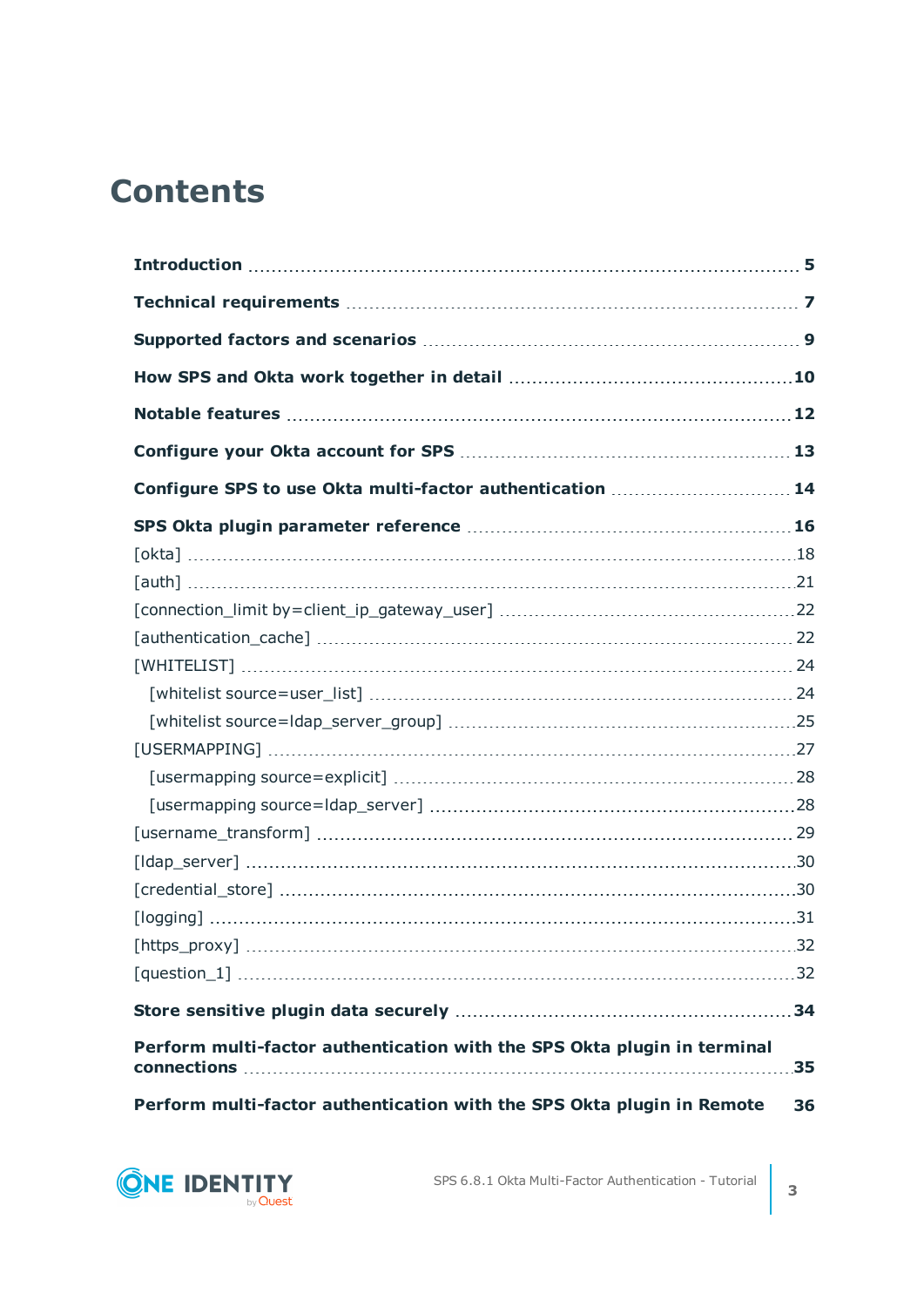| Perform multi-factor authentication with the SPS Okta plugin in Microsoft |  |
|---------------------------------------------------------------------------|--|
|                                                                           |  |
|                                                                           |  |
|                                                                           |  |

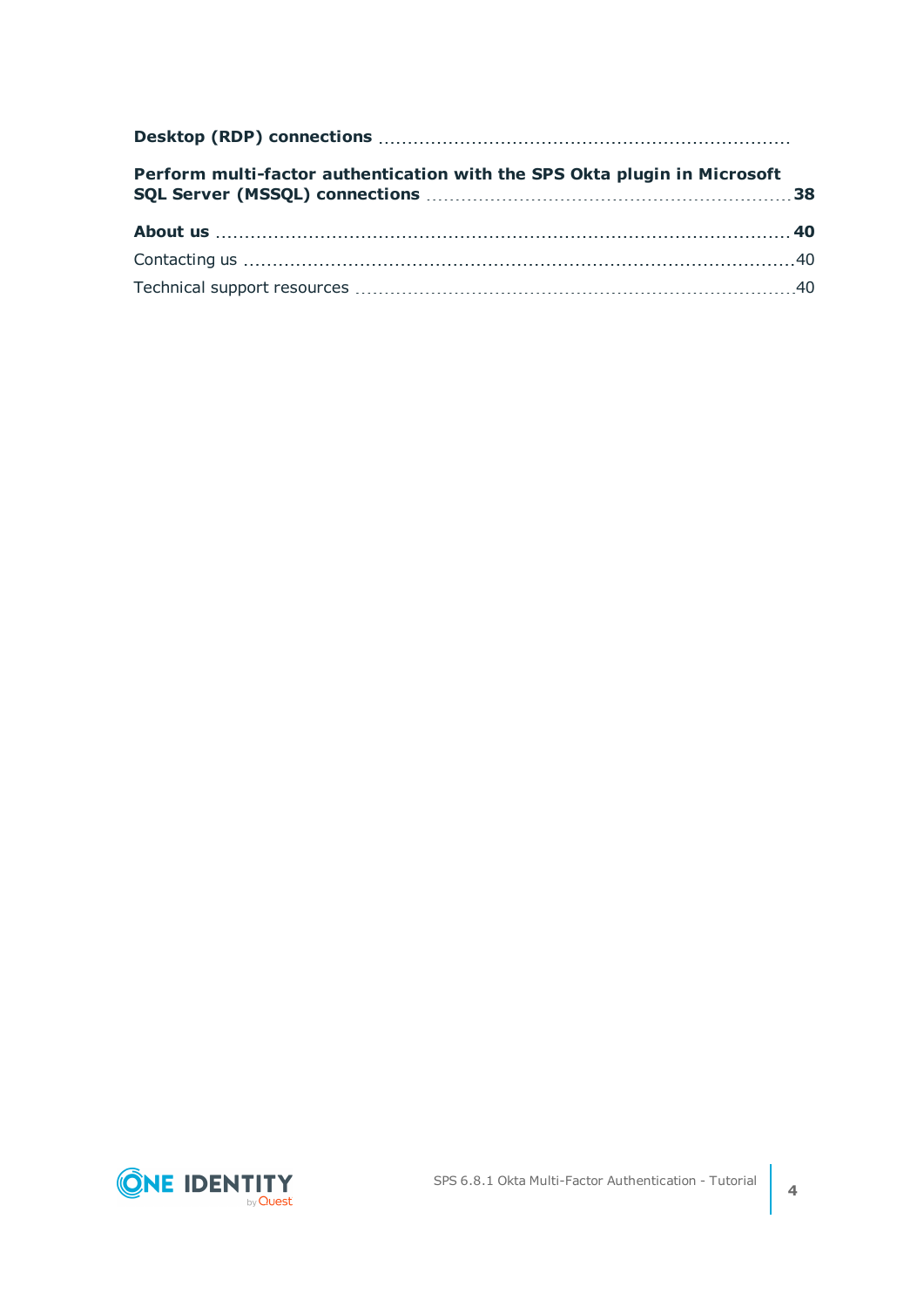# **Introduction**

<span id="page-4-0"></span>This document describes how you can use the services of [Okta](https://www.okta.com/) to authenticate the sessions of your privileged users with One Identity Safeguard for Privileged Sessions (SPS).

### **One Identity Safeguard for Privileged Sessions:**

One Identity Safeguard for Privileged Sessions (SPS) controls privileged access to remote IT systems, records activities in searchable, movie-like audit trails, and prevents malicious actions. SPS is a quickly deployable enterprise device, completely independent from clients and servers — integrating seamlessly into existing networks. It captures the activity data necessary for user profiling and enables full user session drill down for forensic investigations.

SPS acts as a central authentication gateway, enforcing strong authentication before users access sensitive IT assets. SPS can integrate with remote user directories to resolve the group memberships of users who access nonpublic information. Credentials for accessing information systems can be retrieved transparently from SPS's local Credential Store or a third-party password management system. This method protects the confidentiality of passwords as users can never access them. When used together with Okta (or another Multi-Factor Authentication (MFA) provider), SPS directs all connections to the authentication tool, and upon successful authentication, it permits the user to access the information system.

### **Okta Adaptive Multi-factor Authentication:**

Okta is a cloud-based identity service offering identity, authentication, and access control functions as a service. To support multi-factor authentication, SPS integrates with the Okta identity management service. This enables you to leverage an additional out-of-band factor (typically through the user's registered smartphone) when authenticating the user. The additional factor is processed in-line with the connection, so users do not have to switch to an external application to process the additional factor. This results in a seamless and efficient user experience that is readily accepted by the users.

The One Identity Safeguard for Privileged Sessions can interact with your Okta account and can automatically request strong multi-factor authentication for your privileged users who are accessing the servers and services protected by SPS. Okta supports a broad range of authentication methods, including software, hardware, and cellphone-based solutions.

### **Solution benefits**

Matt Magleby, Sr. Computer Scientist at Adobe

One Identity Safeguard for Privileged Sessions helps us meet a portion of our compliance and internal security requirements related to access management.

Using SPS together with Okta provides the following benefits:

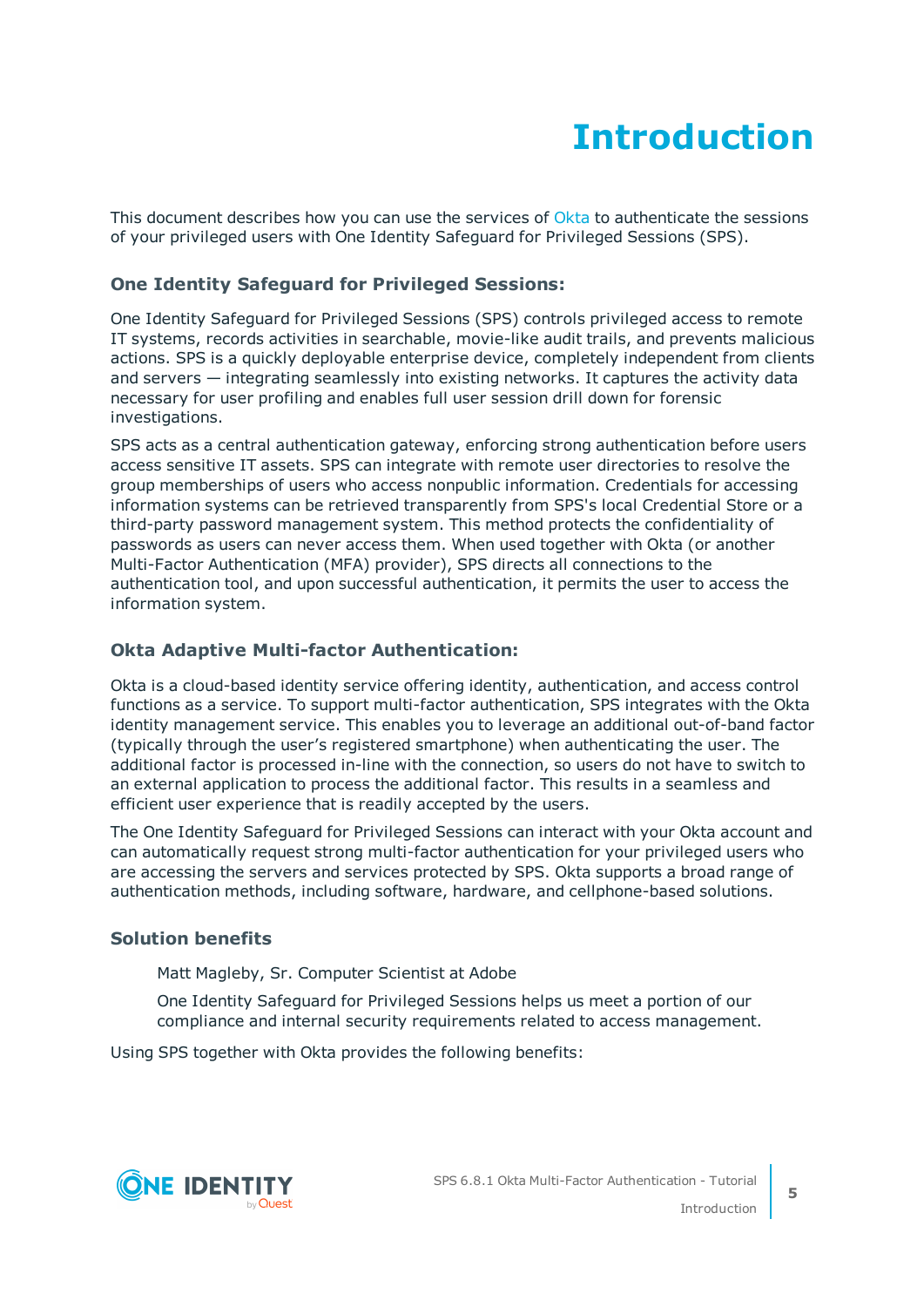- <sup>l</sup> Easy-to-use multi-factor authentication secures privileged access to business-critical servers. The enforcement of a second-factor authentication and the availability of session recordings make access of high-risk users more secure.
- Outband authentication to protect against privileged identity theft.
- Logs and audits administrative network traffic.
- Integrates with existing LDAP user directory.
- Easy and fast deployment and implementation: a network-level solution that does not require installing agents on clients or servers.
- Can forward user logs into Splunk for long-term storage and analysis.
- Supports SSH and RDP protocols to access both Linux and Windows servers, without disrupting the daily workflow of your system administrators and other privileged users.
- Supports strong authentication methods, including SSH keys and certificates.

### **Meet compliance requirements**

ISO 27001, ISO 27018, SOC 2, and other regulations and industry standards include authentication-related requirements, (for example, Multi-Factor Authentication (MFA) for accessing production systems, and the logging of all administrative sessions). In addition to other requirements, using SPS and Okta helps you comply with the following requirements:

- PCI DSS 8.3: Secure all individual non-console administrative access and all remote access to the cardholder data environment (CDE) using MFA.
- PART 500.12 Multi-Factor Authentication: Covered entities are required to apply MFA for:
	- Each individual accessing the covered entity's internal systems.
	- Authorized access to database servers that allow access to nonpublic information.
	- Third parties accessing nonpublic information.
- NIST 800-53 IA-2, Identification and Authentication, network access to privileged accounts: The information system implements MFA for network access to privileged accounts.

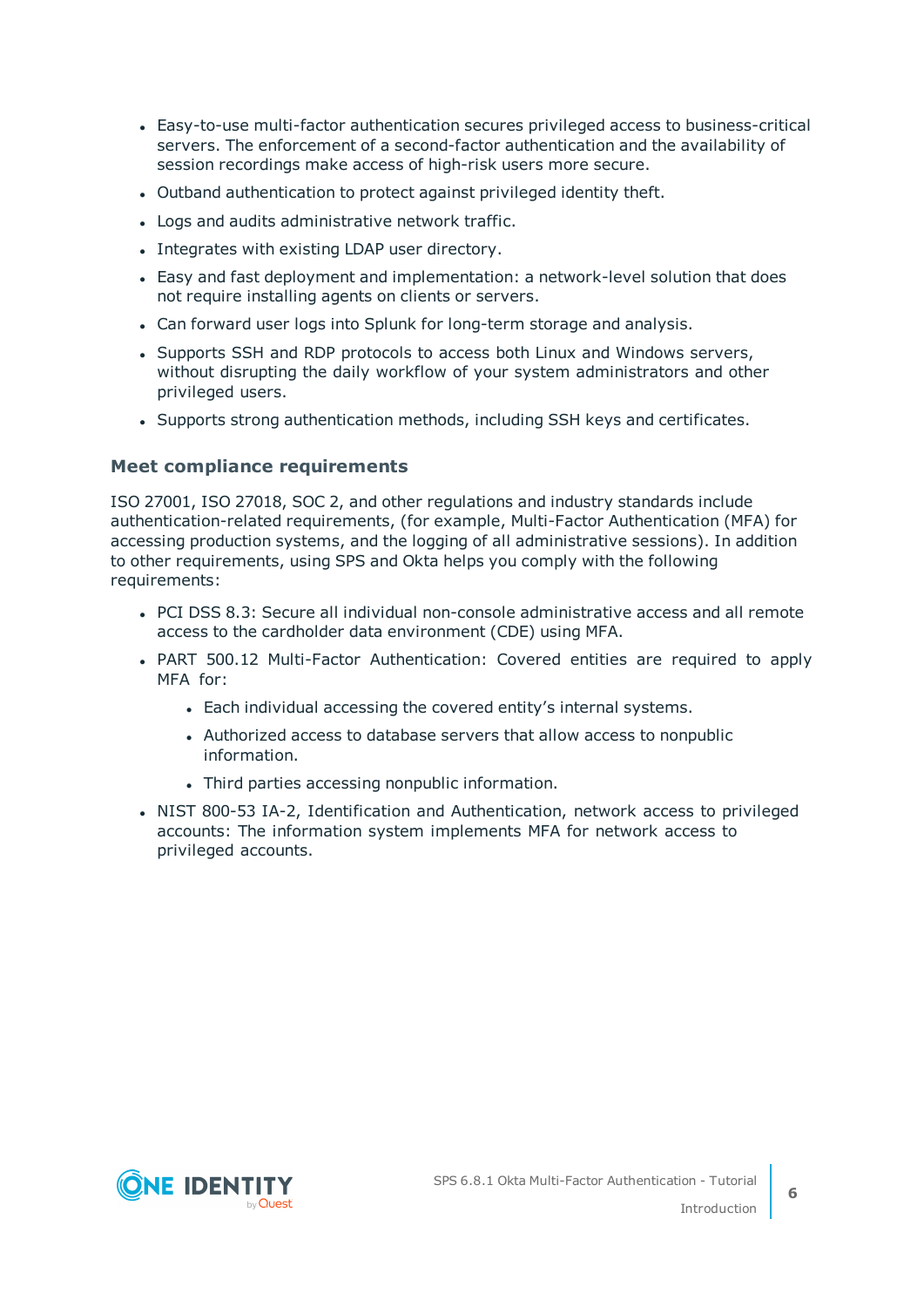# **Technical requirements**

<span id="page-6-0"></span>In order to successfully connect SPS with RADIUS server, you need the following components.

### **In Okta:**

- A valid Okta subscription that permits multi-factor authentication.
- An Okta API key. You will need it to configure the SPS plugin.
- Your users must be available in Okta.
- The users must activate their Okta accounts, and be able to perform the authentication required for the factor (for example, install the Okta mobile app, possess the required hardware token, and so on).
- A factor that the SPS plugin supports must be enabled in Okta. Note that this is a global setting, you cannot selectively enable factors. For a list of factors that SPS supports, see [Supported](#page-8-0) factors and scenarios.

### **In SPS:**

- A One Identity Safeguard for Privileged Sessions appliance (virtual or physical), at least version SPS 5.11.05.11.0.
- A copy of the SPS Okta Multi-Factor Authentication plugin. This plugin is an Authentication and Authorization (AA) plugin customized to work with the Okta multifactor authentication service.
- SPS must be able to access the Internet (at least the services on [https://www.okta.com](https://www.okta.com/)). Since is a cloud-based service provider, SPS must be able to access its web services to authorize the user.
- Depending on the factor you use to authenticate your users, your users might need Internet access as well, for example, to use the Okta Verify Push Notification factor. Note that the Okta app generates one-time passwords (OTPs) offline.
- SPS supports AA plugins in the MSSOL, RDP, SSH, and Telnet protocols.
- In RDP, using an AA plugin together with Network Level Authentication in a Connection Policy has the same limitations as using Network Level Authentication without domain membership.
- <sup>l</sup> In RDP, using an **AA plugin** requires TLS-encrypted RDP connections. For details, see "Enabling [TLS-encryption](https://support.oneidentity.com/technical-documents/safeguard-for-privileged-sessions/6.8.1/administration-guide/rdp-specific-settings/enabling-tls-encryption-for-rdp-connections/) for RDP connections" in the Administration Guide.

### **Availability and support of the plugin**

The SPS Okta Multi-Factor Authentication plugin is available for download as-is, free of charge to every SPS customer from the Okta Multi-Factor [Authentication](https://github.com/OneIdentity/safeguard-sessions-plugin-okta-mfa/releases) plugin for



**7**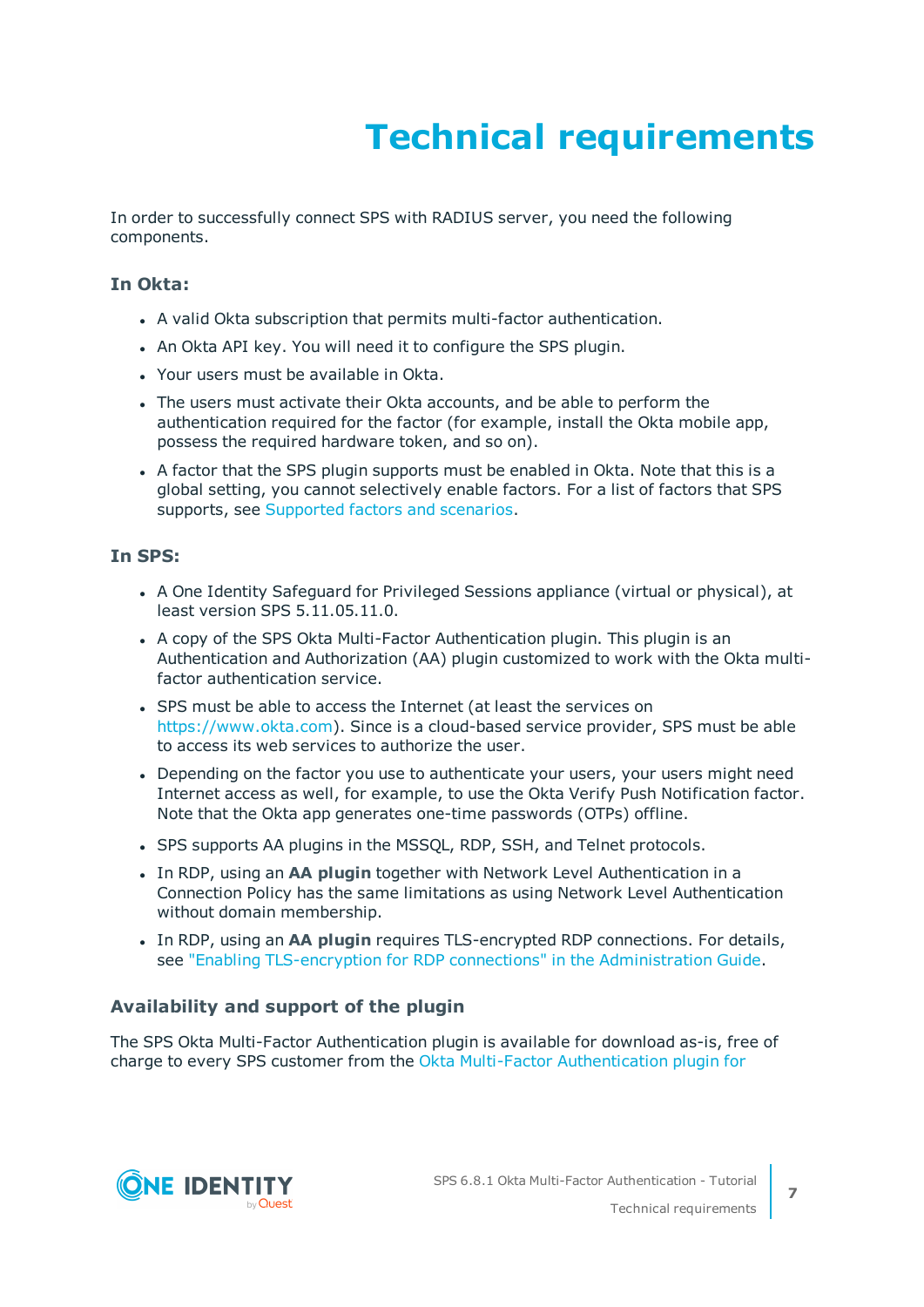[Safeguard](https://github.com/OneIdentity/safeguard-sessions-plugin-okta-mfa/releases) for Privileged Sessions page. In case you need any customizations or additional features, contact our [Support](https://support.oneidentity.com/one-identity-safeguard-for-privileged-sessions) Team.

### **A** CAUTION:

**Using custom plugins in SPS is recommended only if you are familiar with both Python and SPS. Product support applies only to SPS: that is, until the entry point of the Python code and passing the specified arguments to the Python code. One Identity is not responsible for the quality, resource requirements, or any bugs in the Python code, nor any crashes, service outages, or any other damage caused by the improper use of this feature, unless explicitly stated in a contract with One Identity. If you want to create a custom plugin, contact our [Support](https://support.oneidentity.com/one-identity-safeguard-for-privileged-sessions) Team for details and instructions.**

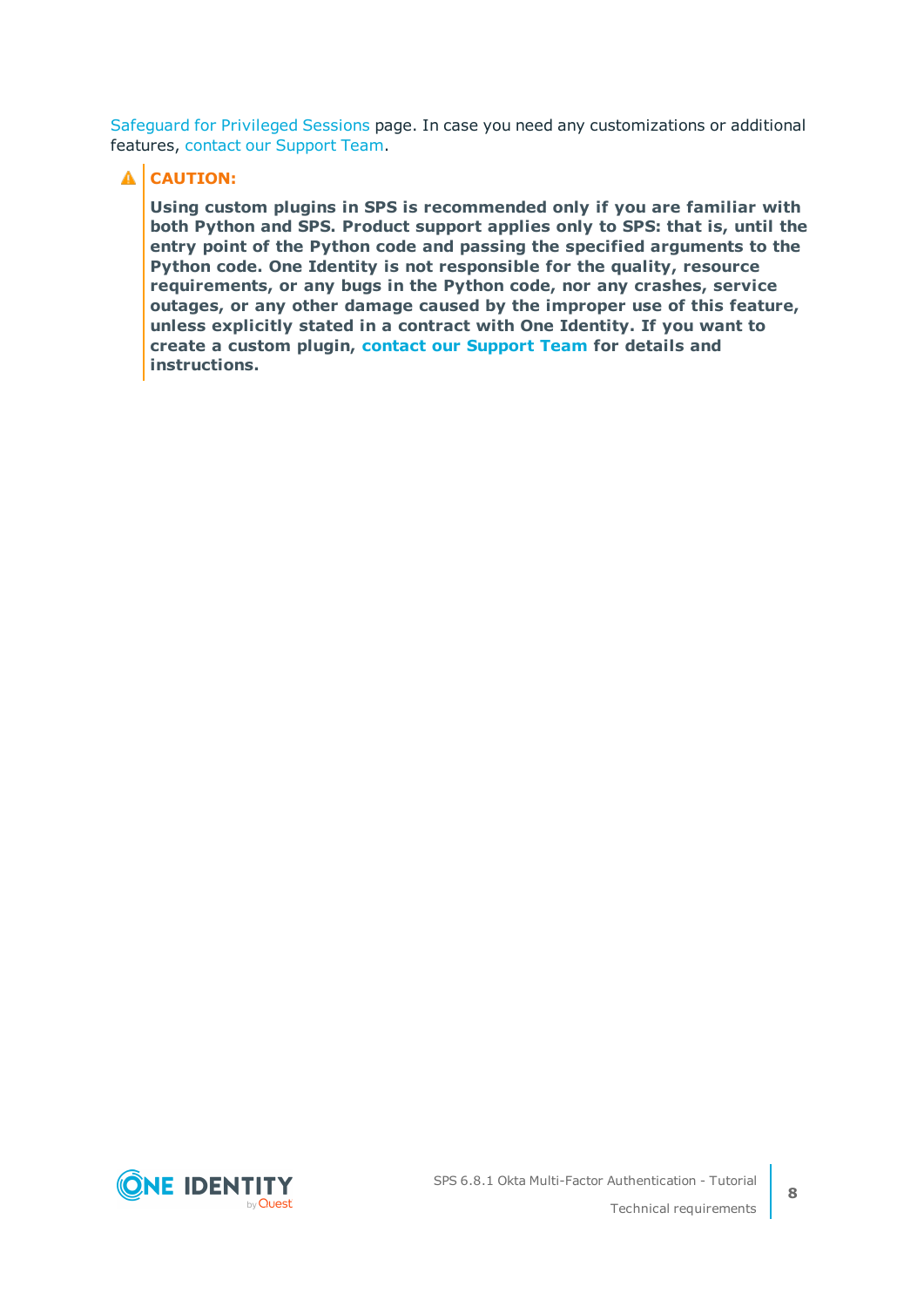# <span id="page-8-0"></span>**Supported factors and scenarios**

The SPS Okta plugin can provide multi-factor authentication in the Remote Desktop (RDP), Secure Shell (SSH), and TELNET protocols. In RDP, using push notifications (when the user authenticates using the Okta mobil app) is the most convenient method. You can use another factor, but in this case the user must encode the OTP password into the username used in the connection, before trying to connect to the server.

Okta supports several different authentication backends ("factor types" in Okta terminology). When using one-time passwords (OTP-like factors), your users can specify which factor they use (from the ones available for them in Okta).

You can also set a default factor in the Okta configuration, it defaults to Okta Verify (One-Time Password).

The SPS Okta plugin supports the following authentication factors:

- Google Authenticator (One-Time Password)
- Okta Push Authentication
- Okta Verify (One-Time Password)
- $\cdot$  RSA token
- Symantec token (One-Time Password)
- YubiKey token (One-Time Password)

You can also configure SPS to require multi-factor authentication only from selected users or usergroups. You can also specify exceptions, that is, require multi-factor authentication from everyone except the specified users. This allows you to have emergency or breakglass users who can access your servers even if the Okta services are not available. For details, see ["\[WHITELIST\]"](https://support.oneidentity.com/technical-documents/safeguard-for-privileged-sessions/6.8.1/okta-multi-factor-authentication---tutorial/sps-okta-plugin-parameter-reference/[whitelist]/) in the Okta Multi-Factor Authentication - Tutorial.



**9**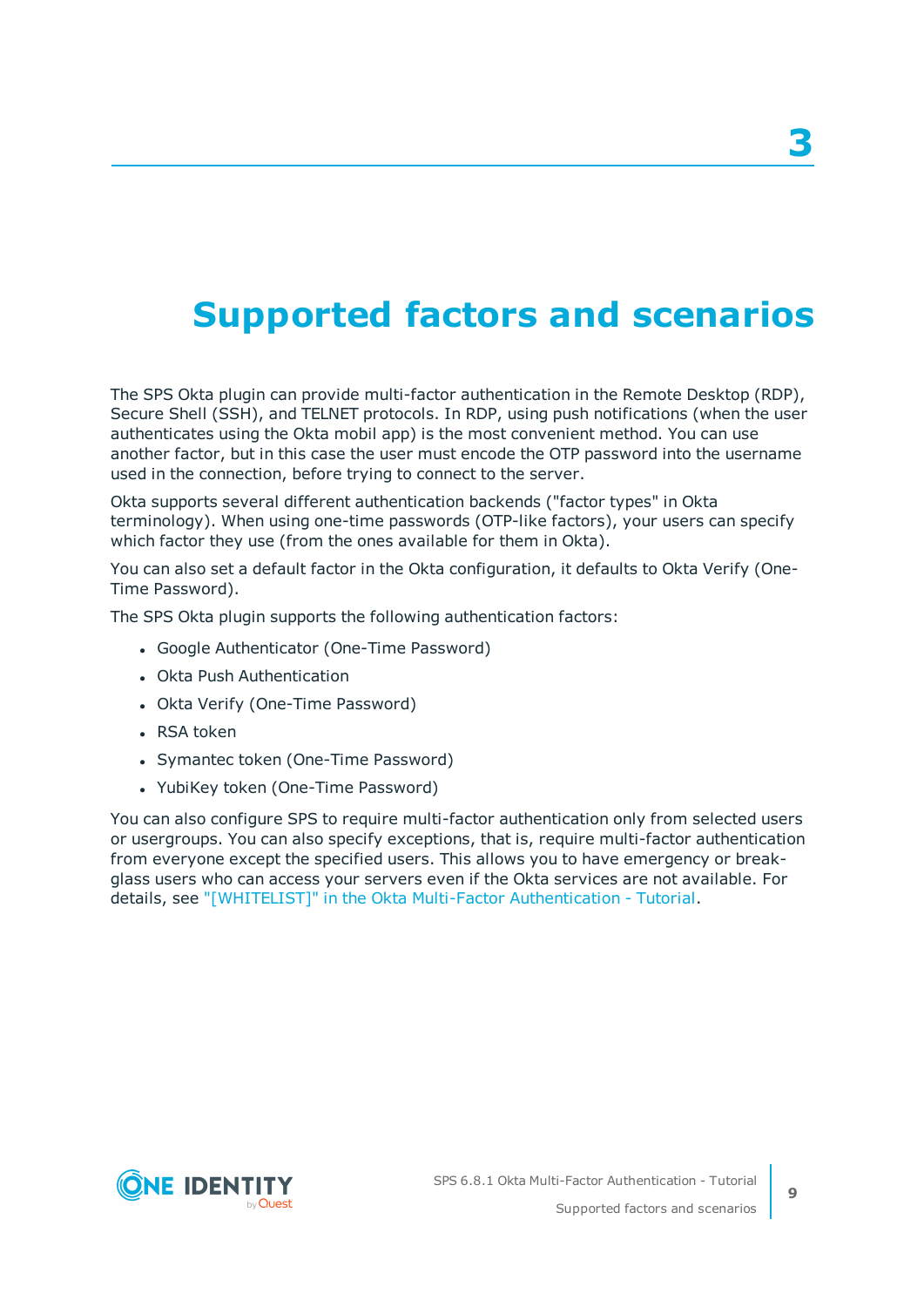# <span id="page-9-0"></span>**How SPS and Okta work together in detail**



1. A user attempts to log in to a protected server.

### 2. **Gateway authentication on SPS**

SPS receives the connection request and authenticates the user. SPS can authenticate the user to a number of external user directories, (for example, LDAP, Microsoft Active Directory, or RADIUS). This authentication is the first factor.

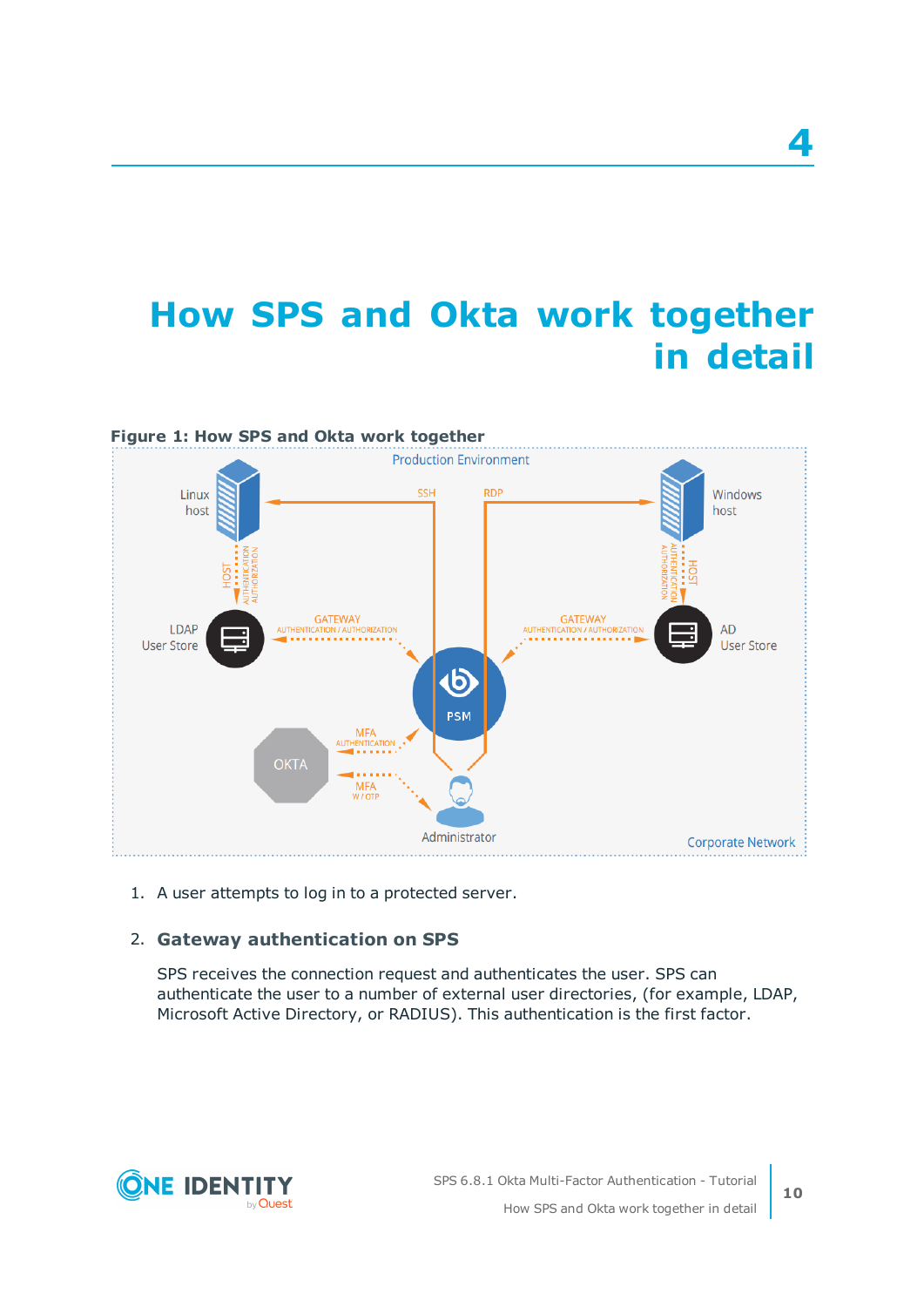### 3. **Check if the user is exempt from multi-factor authentication**

You can configure SPS using whitelists and blacklists to selectively require multifactor authentication for your users, (for example, to create break-glass access for specific users).

- If multi-factor authentication is not required, the user can start working, while SPS records the user's activities. The procedure ends here.
- If multi-factor authentication is required, SPS continues the procedure with the next step.

For details on creating exemption lists, see [\[WHITELIST\]](#page-23-0) on page 24.

### 4. **Determining the external Okta identity**

If the gateway usernames are different from the external Okta identities, you must configure the SPS Okta plugin to map the gateway usernames to the external Okta identities.

The mapping can be as simple as appending a domain name to the gateway username, or you can query an LDAP or Microsoft Active Directory server.

For details, see [\[USERMAPPING\]](#page-26-0) on page 27.

### 5. **Outband authentication on Okta**

If gateway authentication is successful, SPS connects the Okta server to check which authentication factors are available for the user. Then SPS requests the second authentication factor from the user.

- For OTP-like authentication factors, SPS requests the OTP from the user, and sends it to the Okta server for verification.
- For the Okta push notification factor, SPS asks the Okta server to check if the user successfully authenticated on the Okta server.
- 6. If multi-factor authentication is successful, the user can start working, while SPS records the user's activities. (Optionally, SPS can retrieve credentials from a local or external Credential Store or password vault, and perform authentication on the server with credentials that are not known to the user.)
- 7. If the user opens a new session within a short period, they can do so without having to perform multi-factor authentication again. After this configurable grace period expires, the user must perform multi-factor authentication to open the next session.

For details, see [\[authentication\\_cache\]](#page-21-1) on page 22.

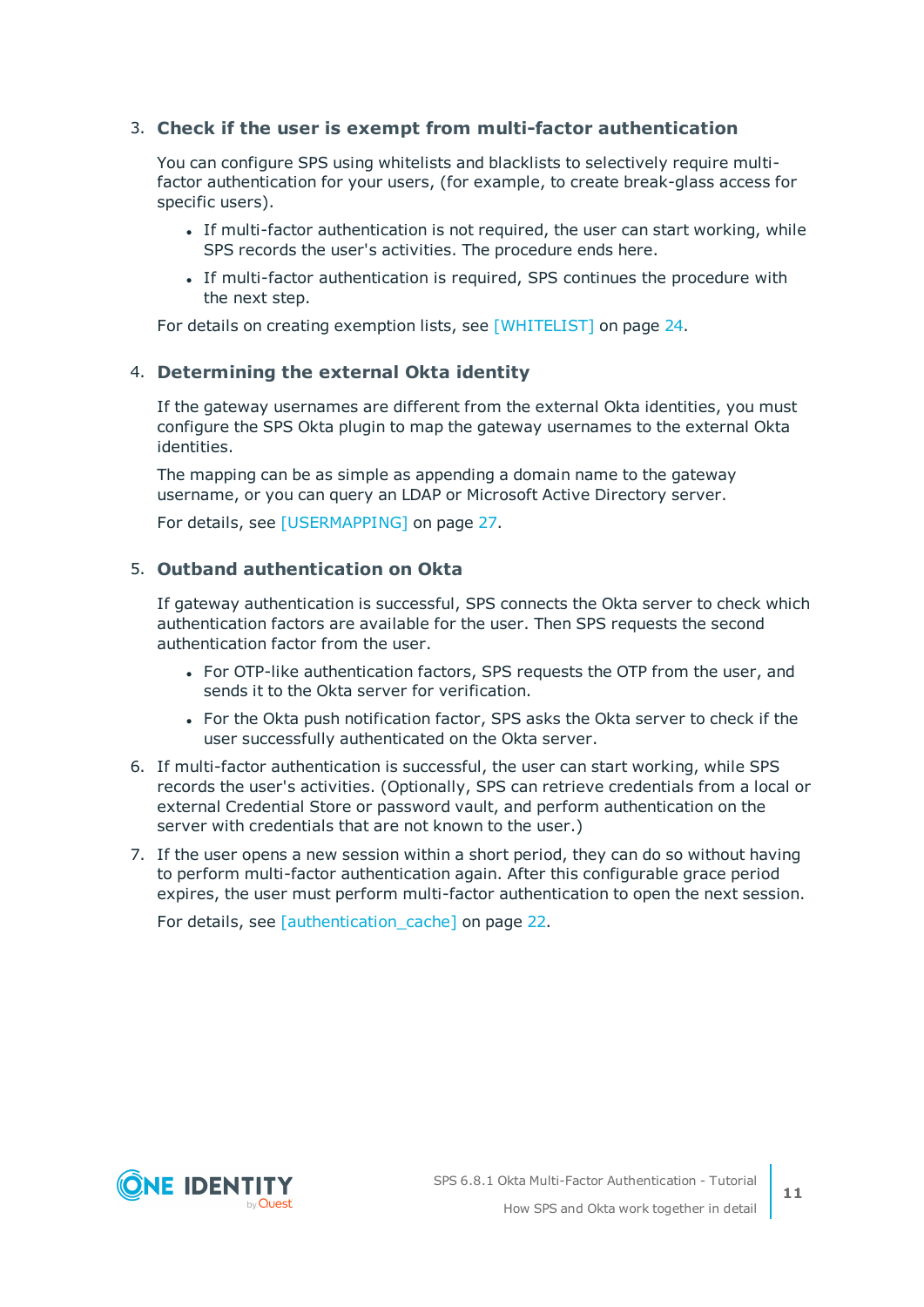# **Notable features**

<span id="page-11-0"></span>This section contains the notable features of this plugin.

- To map the gateway usernames to the external Okta identities if the gateway usernames are different from the Okta usernames, configure the [\[USERMAPPING\]](#page-26-0) on [page](#page-26-0) 27 section of the plugin.
- The [\[WHITELIST\]](#page-23-0) on page 24 section allows configuring authentication whitelists and blacklists for example to create break-glass access for specific users to allow them to bypass Okta authentication.
- The *[\[authentication\\_cache\]](#page-21-1)* on page 22 section contains the settings that determine how soon after performing a Okta authentication must the user repeat the authentication when opening a new session.
- The [connection\_limit [by=client\\_ip\\_gateway\\_user\]](#page-21-0) on page 22 section contains the options related to limiting parallel sessions.



**12**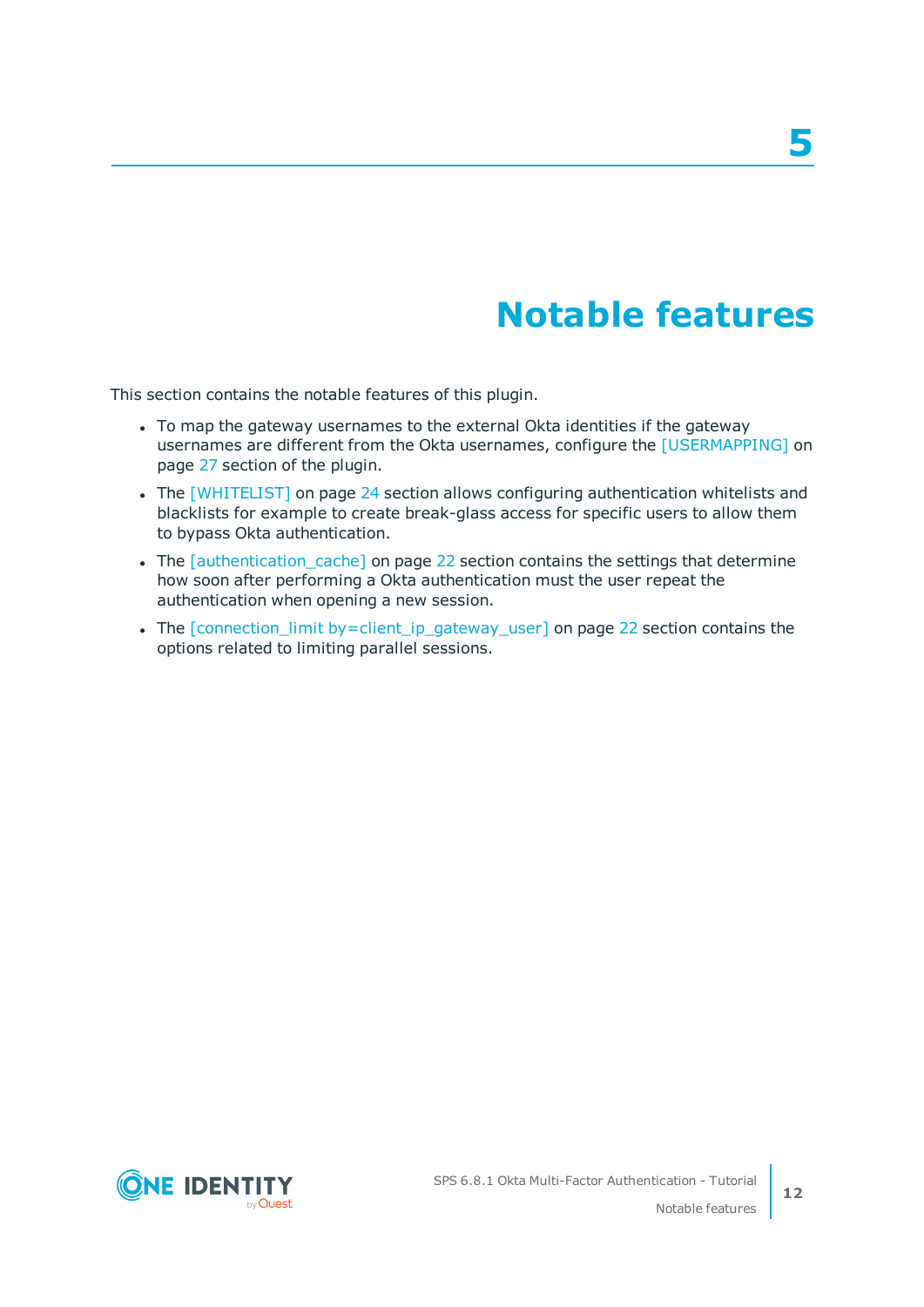# <span id="page-12-0"></span>**Configure your Okta account for SPS**

### **Prerequisites:**

- Administrator access to your Okta account.
- Make sure that you have all the required components listed in [Technical](#page-6-0) [requirements](#page-6-0).

### 1. **Add users to your Okta account.**

The users you want to authenticate with SPS must have an activated account in Okta. Navigate to *Directory > People*, and add or import your users. For details, see [A](https://support.okta.com/help/Documentation/Knowledge_Article/Common_Okta_Tasks/A-Quick-Look-at-Adding-People) Quick Look at [Adding](https://support.okta.com/help/Documentation/Knowledge_Article/Common_Okta_Tasks/A-Quick-Look-at-Adding-People) People in the Okta documentation.

### 2. **Enable Multifactor Authentication (MFA) for your organization.**

Optionally, you can create a Multifactor Policy in Okta to enable MFA only for the group of users who you want to authenticate with SPS.

When [select](#page-8-0)ing the accepted factor types for your users, make sure to select at least one factor that SPS [supports](#page-8-0).

For details, see Multifactor [Authentication](https://support.okta.com/help/Documentation/Knowledge_Article/Multifactor-Authentication-1320134400) in the Okta documentation.

### 3. **Create an API token.**

Navigate to *Admin > API > Tokens*, click *Create Token*, and save it.

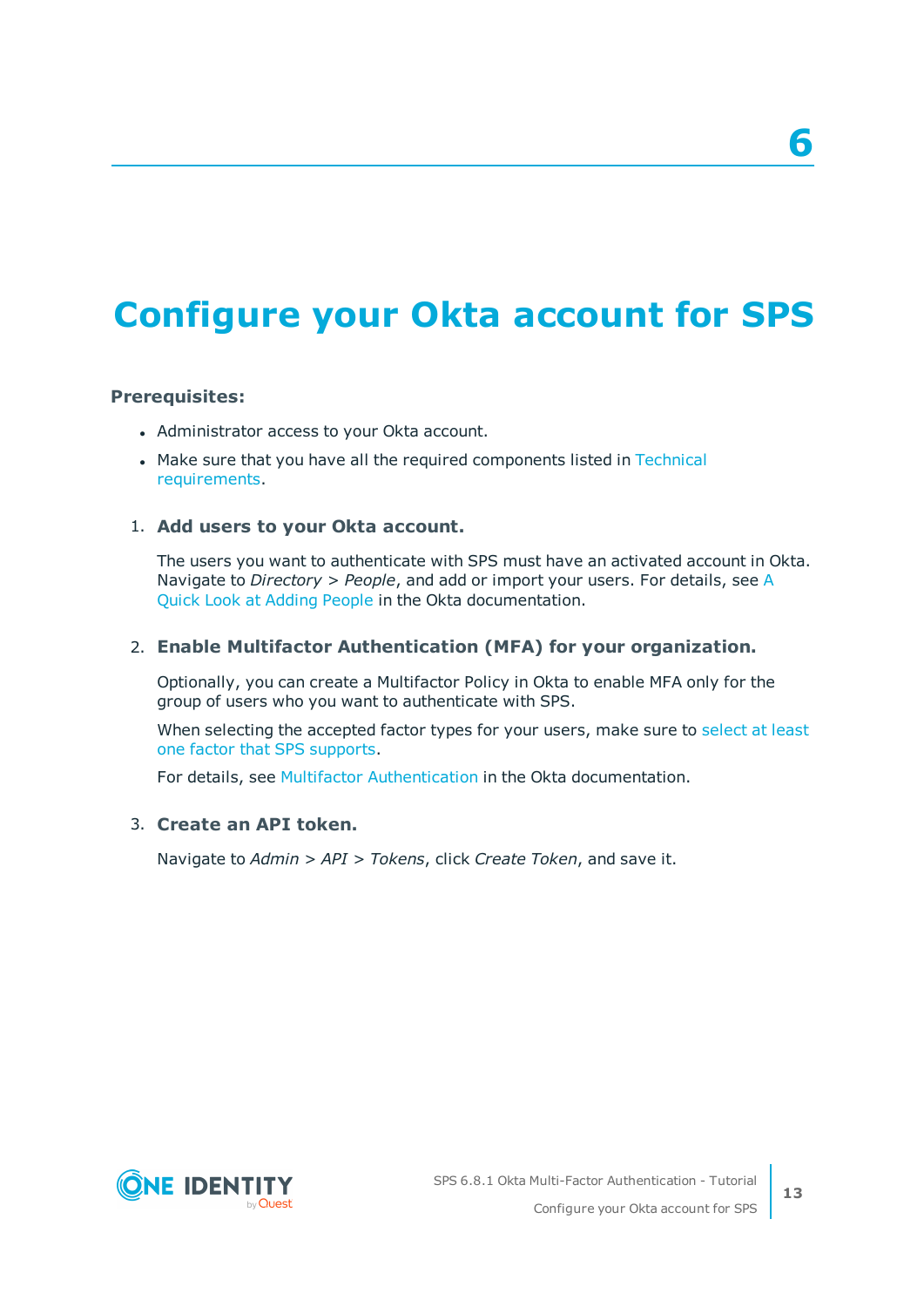# <span id="page-13-0"></span>**Configure SPS to use Okta multifactor authentication**

### **Prerequisites:**

- Your Okta API token.
	- **A** CAUTION:

**According to the current Okta policies, your API token expires if it is not used for 30 days. Make sure that you use it regularly, because SPS will reject your sessions if the API token is expired.**

- Administrator access to SPS.
- Make sure that you have all the required components listed in [Technical](#page-6-0) [requirements](#page-6-0).

### *To configure SPS to use Okta multi-factor authentication*

### 1. **Download the SPS Okta plugin**

SPS customers can [download](https://github.com/OneIdentity/safeguard-sessions-plugin-okta-mfa/releases) the official plugin from GitHub.

### 2. **Upload the plugin to SPS**

Upload the plugin to SPS. For details, see "Using a custom [Authentication](https://support.oneidentity.com/technical-documents/safeguard-for-privileged-sessions/6.8.1/administration-guide/advanced-authentication-and-authorization-techniques/integrating-external-authentication-and-authorization-systems/using-a-custom-authentication-and-authorization-plugin-to-authenticate-on-the-target-hosts/) and Authorization plugin to authenticate on the target hosts" in the [Administration](https://support.oneidentity.com/technical-documents/safeguard-for-privileged-sessions/6.8.1/administration-guide/advanced-authentication-and-authorization-techniques/integrating-external-authentication-and-authorization-systems/using-a-custom-authentication-and-authorization-plugin-to-authenticate-on-the-target-hosts/) Guide.

### 3. **Configure the plugin on SPS**

The plugin includes a default configuration file, which is an ini-style configuration file with sections and name=value pairs. You can edit it on the **Policies > AA Plugin Configurations** page of the SPS web interface.

a. Copy your Okta API token and the name of your Okta site in the [OKTA] section of the configuration file, for example:

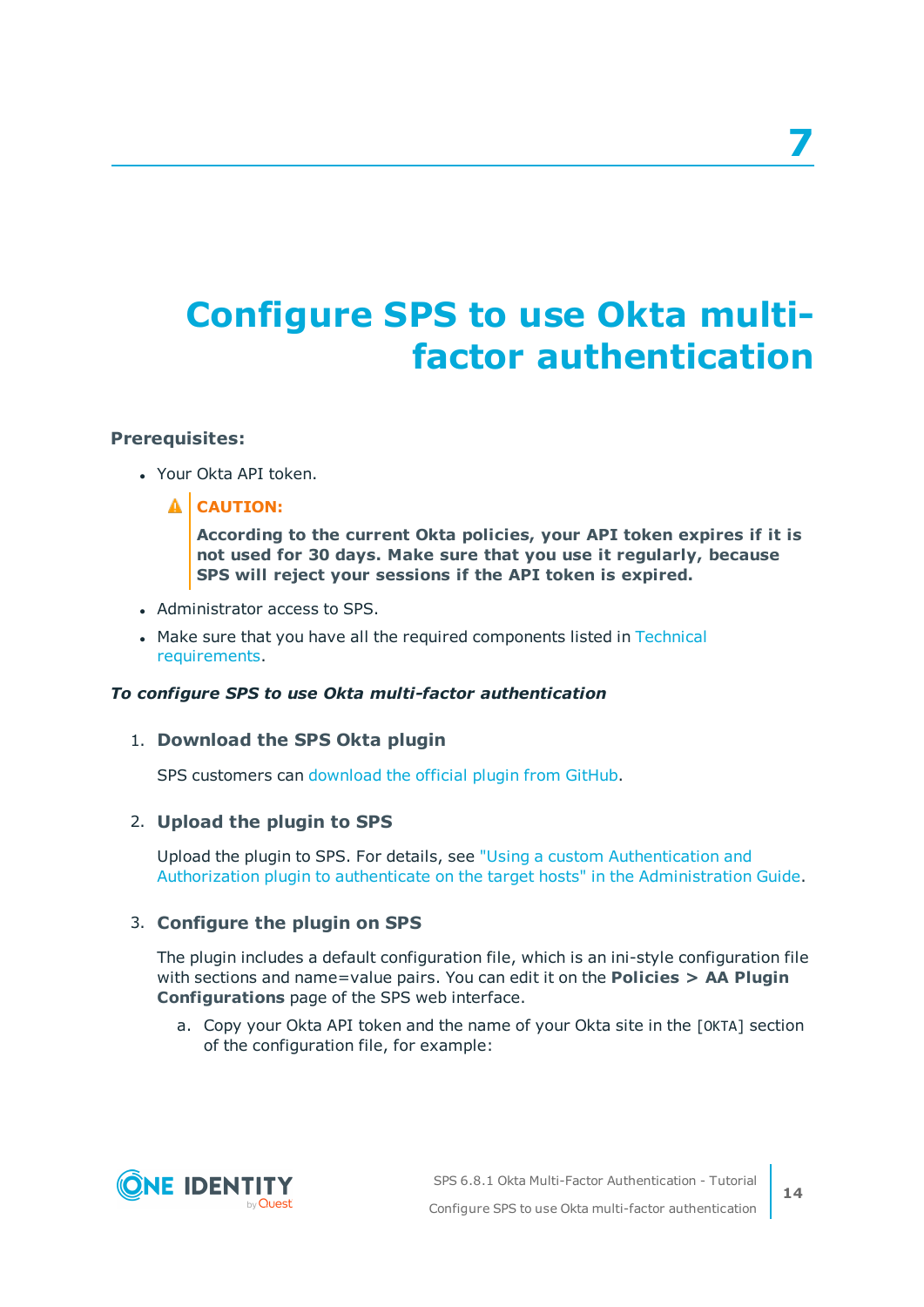[OKTA] APIKey=YOUR-OKTA-API-KEY SiteName=yoursite.okta.com

- b. Configure the usermapping settings if needed. SPS must find out which Okta user belongs to the username of the authenticated connection. For that, it can query your LDAP/Microsoft Active Directory server. For details, see [\[USERMAPPING\].](#page-26-0)
- c. Configure other parameters of your plugin as needed for your environment. For details, see SPS Okta plugin [parameter](#page-15-0) reference.

### 4. **Configure a Connection policy and test it**

Configure a Connection policy on SPS. In the **AA plugin** field of the Connection policy, select the SPS Okta plugin you configured in the previous step, then start a session to test it. For details on how a user can perform multi-factor authentication, see Perform multi-factor [authentication](#page-34-0) with the SPS Okta plugin in terminal [connections](#page-34-0) and Perform multi-factor [authentication](#page-35-0) with the SPS Okta plugin in Remote Desktop (RDP) [connections.](#page-35-0)

#### **CAUTION:** A

**According to the current Okta policies, your API token expires if it is not used for 30 days. Make sure that you use it regularly, because SPS will reject your sessions if the API token is expired.**

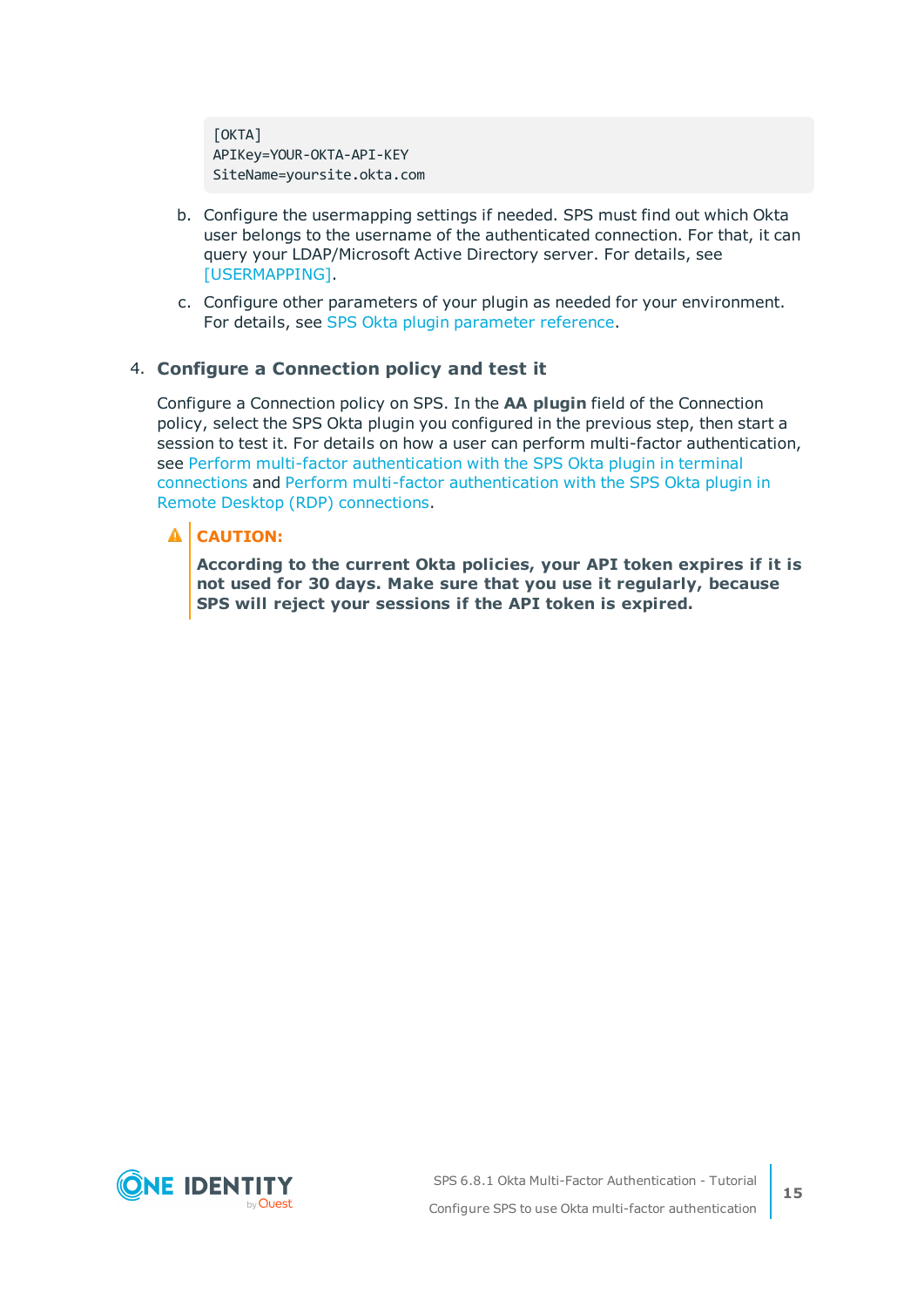# <span id="page-15-0"></span>**SPS Okta plugin parameter reference**

This section describes the available options of the SPS Okta plugin.

The plugin uses an ini-style configuration file with sections and name=value pairs. This format consists of sections, led by a [section] header and followed by name=value entries. Note that the leading whitespace is removed from values. The values can contain format strings, which refer to other values in the same section. For example, the following section would resolve the %(dir)s value to the value of the dir entry (/var in this case).

[section name] dirname=%(dir)s/mydirectory dir=/var

All reference expansions are done on demand. Lines beginning with # or ; are ignored and may be used to provide comments.

You can edit the configuration file from the SPS web interface. The following code snippet is a sample configuration file.

```
[okta]
api_key=$
application_id=PSMOktaAAPlugin/%(VERSION)s
api_url=https://example.okta.com/api/v1/
default_prefix=o
timeout=60
http socket timeout=10
rest_poll_interval=1
ignore_conn_err=no
```
[auth] prompt=Press Enter for push notification or type one-time password: disable\_echo=yes

```
[connection_limit by=client_ip_gateway_user]
limit=0
```
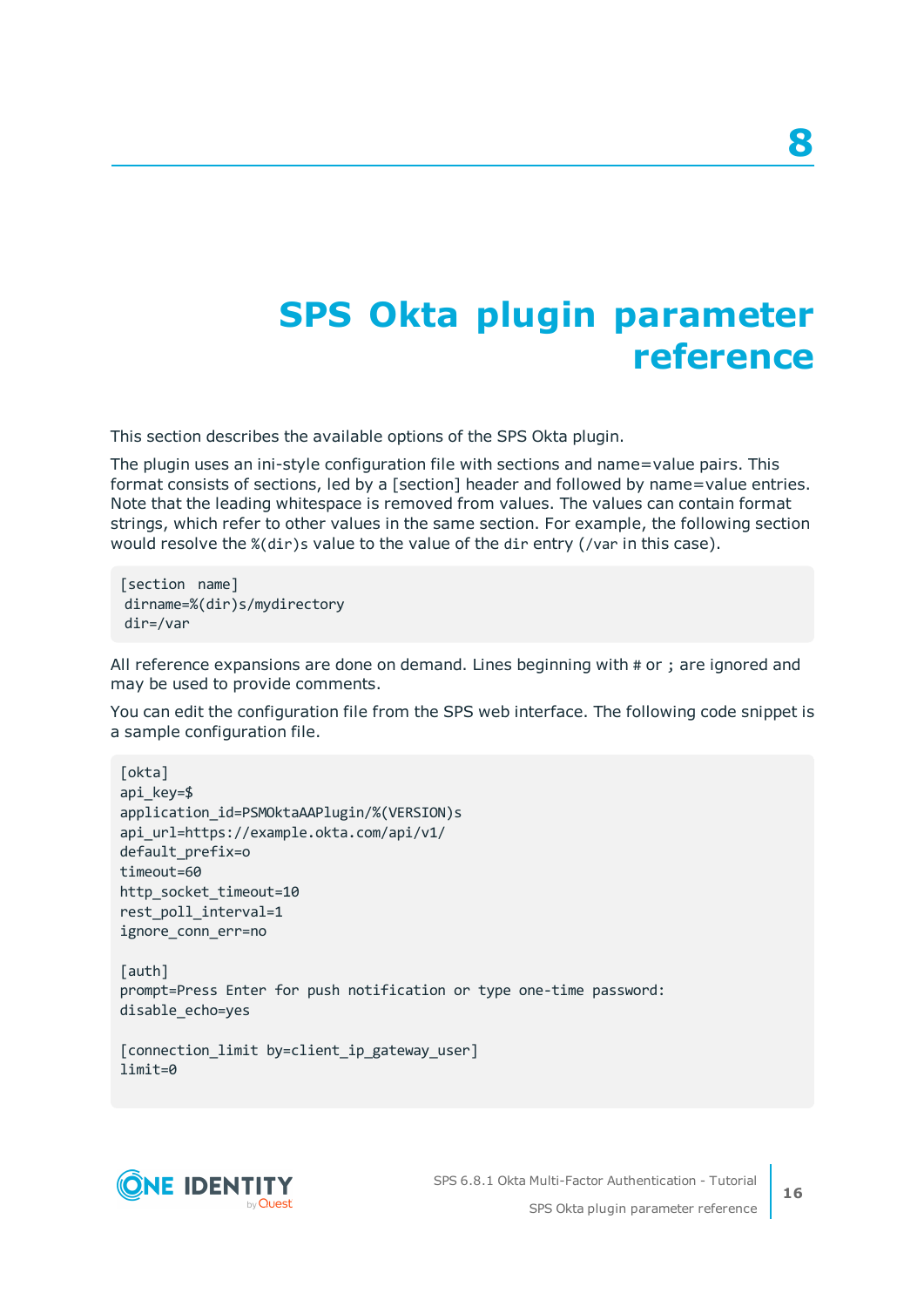```
[authentication cache]
soft_timeout=15
hard timeout=90
conn_limit=5
######[WHITELIST]######
[whitelist source=user list]
name=<name-of-user-list-policy>
[whitelist source=ldap server group]
allow=no_user
except=<group-1>,<group-2>
######[USERMAPPING]######
[usermapping source=explicit]
<user-name-1>=<id-1>
<user-name-2>=<id-2>
[usermapping source=ldap server]
user_attribute=description
[username transform]
append domain=<domain-without-@-character>
[ldap_server]
name=<name-of-LDAP-server-policy>
[credential store]
name=<name-of-credential-store-policy-that-hosts-sensitive-data>
[logging]
log_level=info
[https_proxy]
server=<proxy-server-name-or-ip>
port=3128
[question_1]
key=<name-of-name-value-pair>
prompt=<the-question-itself-in-text>
disable_echo=No
```


[question\_2]...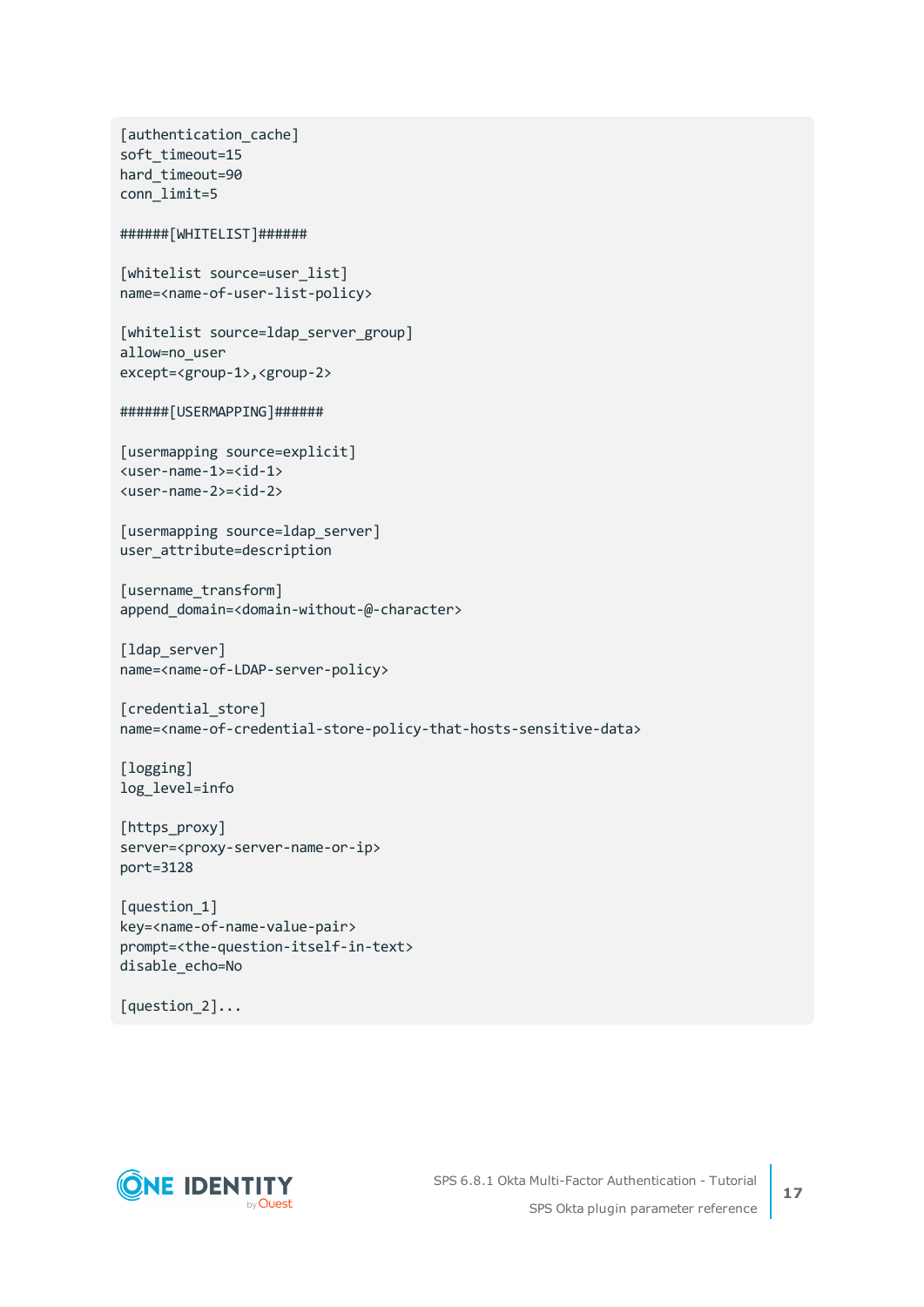# <span id="page-17-0"></span>**[okta]**

This section contains the options related to your Okta account.

```
[okta]
# Do NOT use api_key in production
; api_key=YOUR-OKTA-API-KEY
application_id=PSMOktaAAPlugin/%(VERSION)s
site_name=example.okta.com
api_url=https://%(site_name)s/api/v1/
default_prefix=o
http socket timeout=10
ignore_conn_err=Yes
rest poll interval=1
timeout=55
```
### **api\_key**

| Type:     | string |
|-----------|--------|
| Required: | yes    |
| Default:  | N/A    |

### **A** CAUTION:

**This parameter contains sensitive data. Make sure to store this data in your local Credential Store. Type the \$ value for this parameter in production.**

**For details, see Store [sensitive](#page-33-0) plugin data securely.**

**Only enter a value different than \$ for this parameter in the configuration for testing purposes in a secure, non-production environment.**

*Description:* Your Okta API key. SPS uses this to communicate with the Okta server. For details on using a local Credential Store to host this data, read Store [sensitive](#page-33-0) plugin data [securely.](#page-33-0)

### **A** CAUTION:

**According to the current Okta policies, your API token expires if it is not used for 30 days. Make sure that you use it regularly, because SPS will reject your sessions if the API token is expired.**

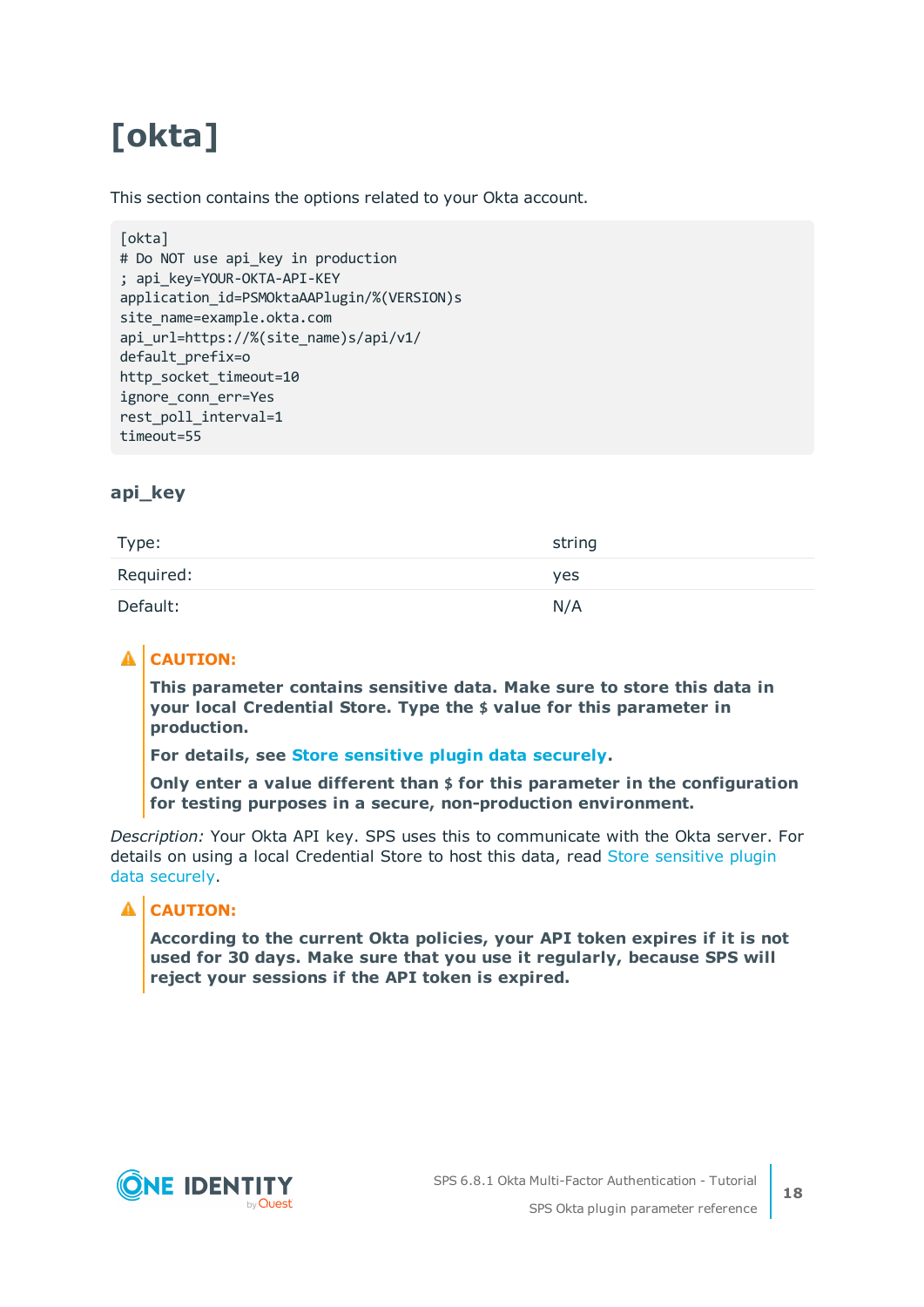### **application\_id**

| Type:     | string         |
|-----------|----------------|
| Required: | no             |
| Default:  | PSMOktaMFA/1.0 |

*Description:* The application ID used in the communication with the Okta server. This ID is visible in the Okta logs.

### **api\_url**

| Type:     | string |
|-----------|--------|
| Required: | yes    |
| Default:  | N/A    |

*Description:* The URL where the Okta server can be accessed. Usually you can use the default value:

api\_url=https://example.okta.com/api/v1/

To override the access URL for the Okta API, change the value.

### **default\_prefix**

| Type:     | string |
|-----------|--------|
| Required: | no     |
| Default:  |        |

*Description:* If the user uses an OTP-like factor, and does not specify the type of factor in the OTP string, the SPS plugin assumes that the OTP is for the default factor. The possible values are as follows:

- Google Authenticator: g
- inWebo Authenticator: o
- Symantec token: s
- YubiKey: y
- RSA token: r

If you do not set this option and the user does not specify an OTP type, the plugin assumes that the OTP received from the user is an Okta OTP.

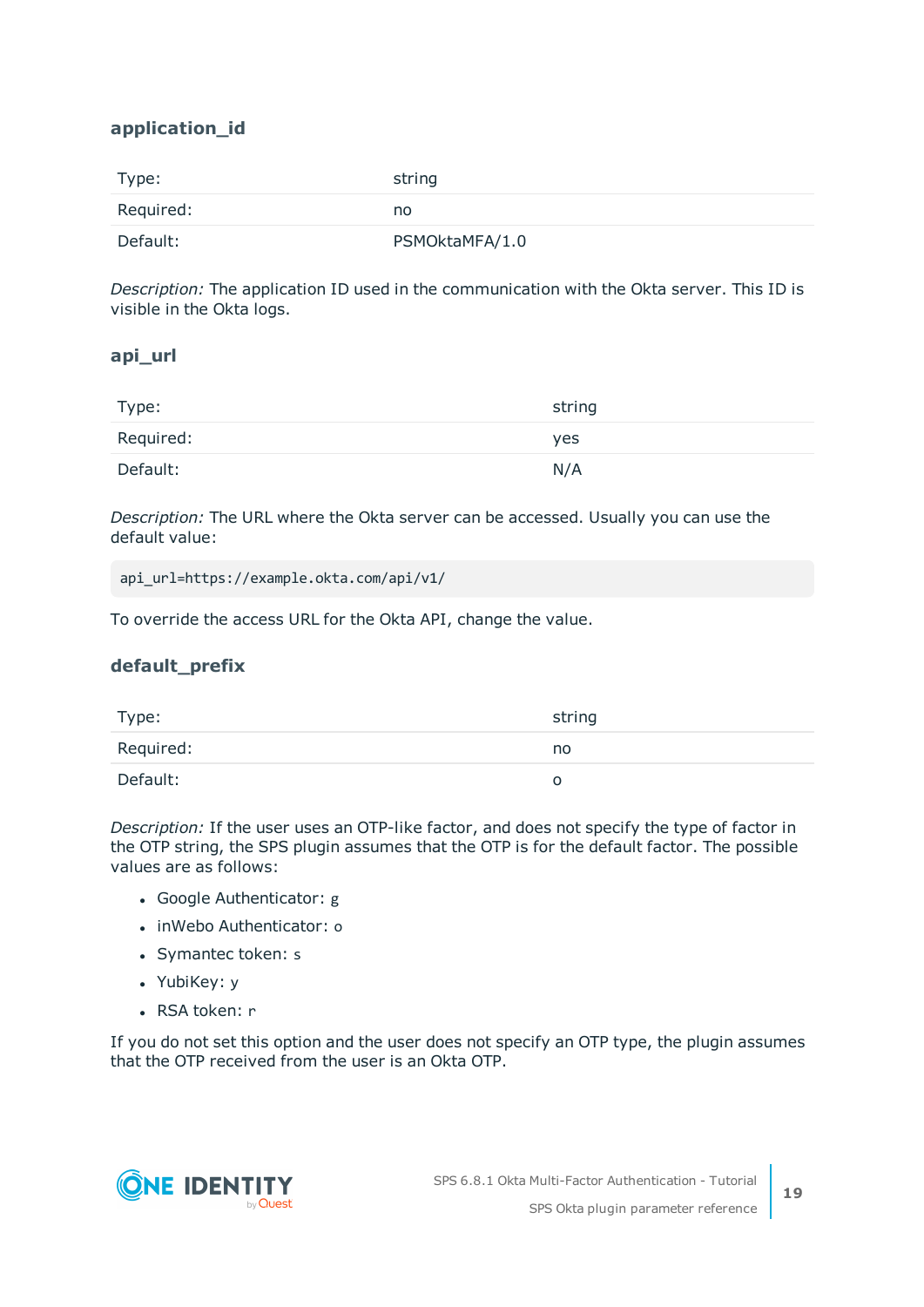### **timeout**

| Type:     | integer [seconds] |
|-----------|-------------------|
| Required: | no                |
| Default:  | 60                |

*Description:* How long the authentication process can take during the communication with the Okta server (potentially consisting of multiple HTTP requests).

### **http\_socket\_timeout**

| Type:     | integer [seconds] |
|-----------|-------------------|
| Required: | no                |
| Default:  | 10                |

*Description:* How long the plugin waits for an approval when using the Okta push notification factor. This option sets the timeframe (measured from the user initiating the connection to SPS) within which SPS must receive the approval from the Okta server. SPS [periodically](#page-15-0) asks the Okta server to check if the user successfully authenticated on the Okta server.

### **rest\_poll\_interval**

| Type:     | integer [seconds] |
|-----------|-------------------|
| Required: | no                |
| Default:  |                   |

*Description:* How often the plugin checks the Okta server to see if the push notification was successful. Note that SPS rejects the connection of the user if it does not receive an approval for the push notification within the period set in [http\\_socket\\_timeout](#page-15-0).

### **ignore\_conn\_err**

| Type:     | $yes \mid no$ |
|-----------|---------------|
| Required: | no            |
| Default:  | no            |

*Description:* Determines how to handle the sessions if the Okta service is not available. If set to yes, the plugin assumes that the user successfully authenticated even if the plugin cannot access Okta to verify this.

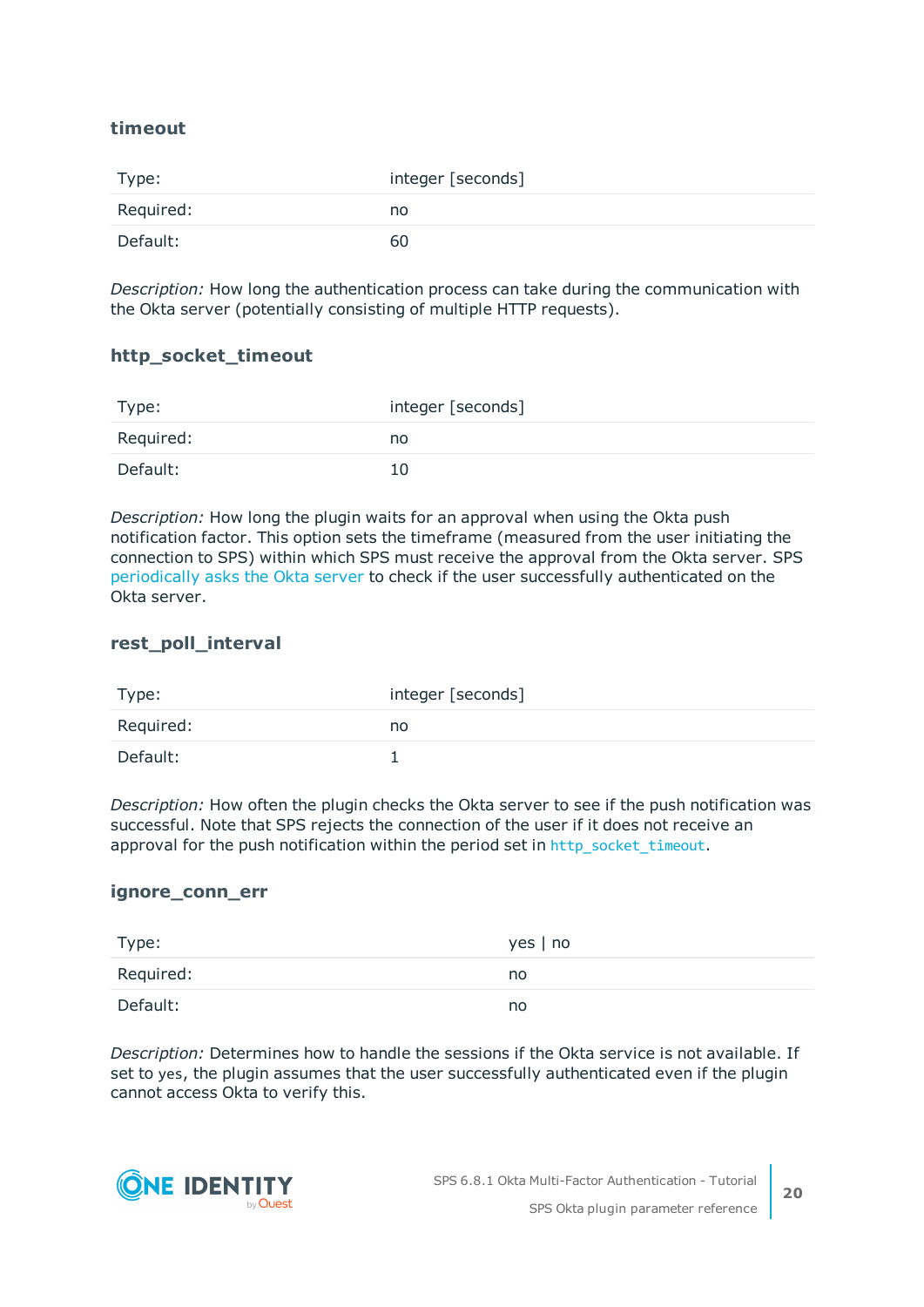### **A** CAUTION:

**Enabling this option allows the users to bypass multi-factor authentication if SPS cannot access the Okta service for any reason, for example, a network configuration error in your environment.**

# <span id="page-20-0"></span>**[auth]**

This section contains the options related to authentication.

### **Declaration**

```
[auth]
prompt=Press Enter for push notification or type one-time password:
disable_echo=yes
```
### **prompt**

| Type:     | string                                                       |
|-----------|--------------------------------------------------------------|
| Required: | no                                                           |
| Default:  | Press Enter for push notification or type one-time password: |

*Description:* SPS displays this text to the user in a terminal connection to request an OTP interactively. The text is displayed only if the user uses an OTP-like factor, and does not send the OTP in the connection request.

### **disable\_echo**

| Type:     | boolean (yes no) |
|-----------|------------------|
| Required: | no               |
| Default:  | no               |

*Description:* For better security, you can hide the characters (OTP or password) that the user types after the prompt. To hide the characters (replace them with asterisks), set disable\_echo to yes.

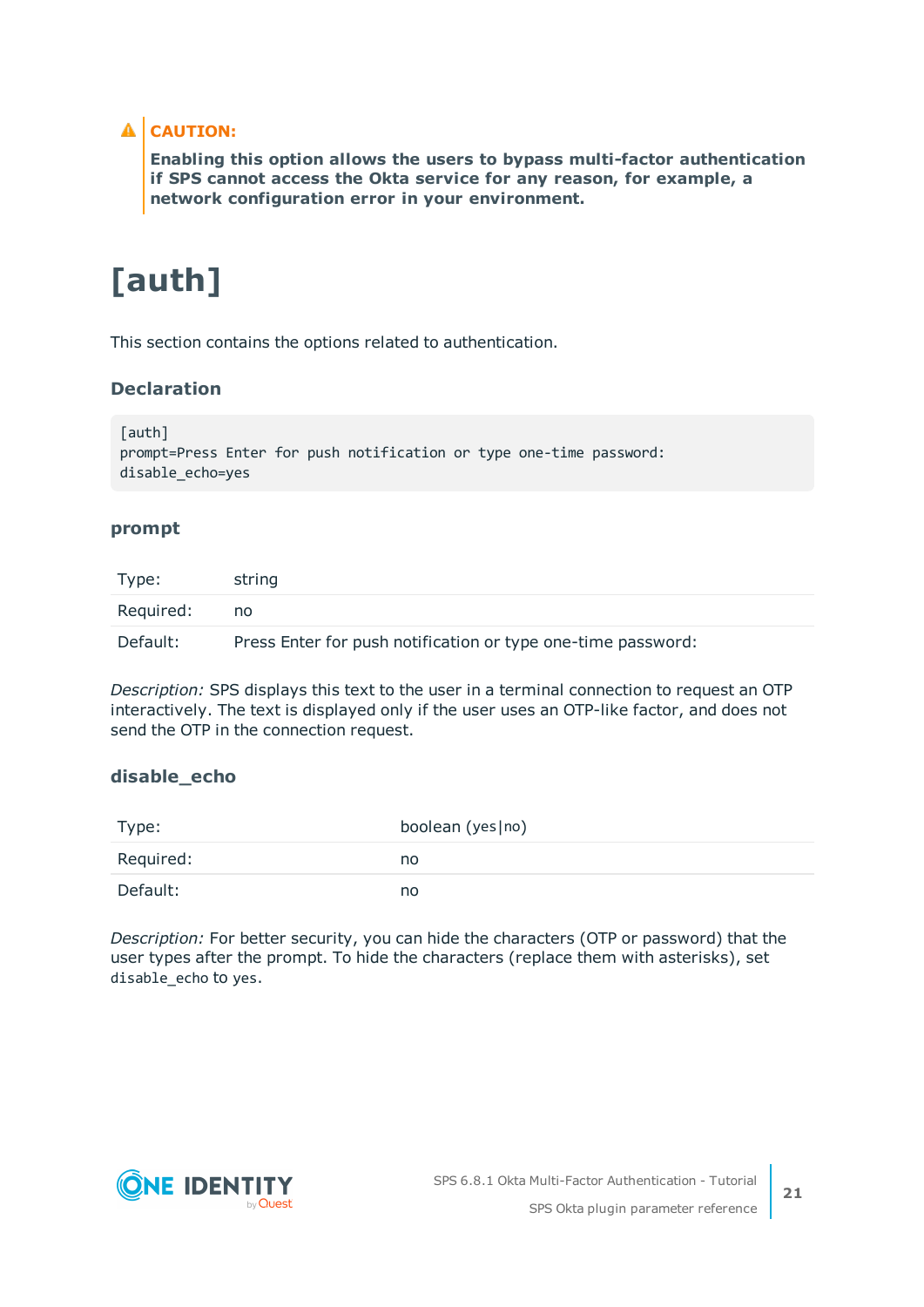# <span id="page-21-0"></span>**[connection\_limit by=client\_ip\_ gateway\_user]**

This section contains the options related to limiting parallel sessions.

### **Declaration**

```
[connection limit by=client ip gateway user]
limit=0
```
### **limit**

| Type:     | integer  |
|-----------|----------|
| Required: | no       |
| Default:  | $\Omega$ |

*Description:* To limit the number of parallel sessions the gateway user can start from a given client IP address, configure limit. For an unlimited number of sessions, type 0.

# <span id="page-21-1"></span>**[authentication\_cache]**

This section contains the settings that determine how soon after performing a 2FA/MFA authentication the user must repeat the authentication when opening a new session.

After the first Okta authentication of the user, SPS will not request a new Okta authentication from the user as long as the new authentications happen within soft timeout seconds from each other. After the hard timeout expires (measured from the first Okta login of the user), SPS will request a new Okta authentication.

In other words, after opening the first session and authenticating on Okta, the user can keep opening other sessions without having to authenticate again on Okta as long as the time between opening any two sessions is less than soft timeout, but must authenticate on Okta if hard timeout expires.

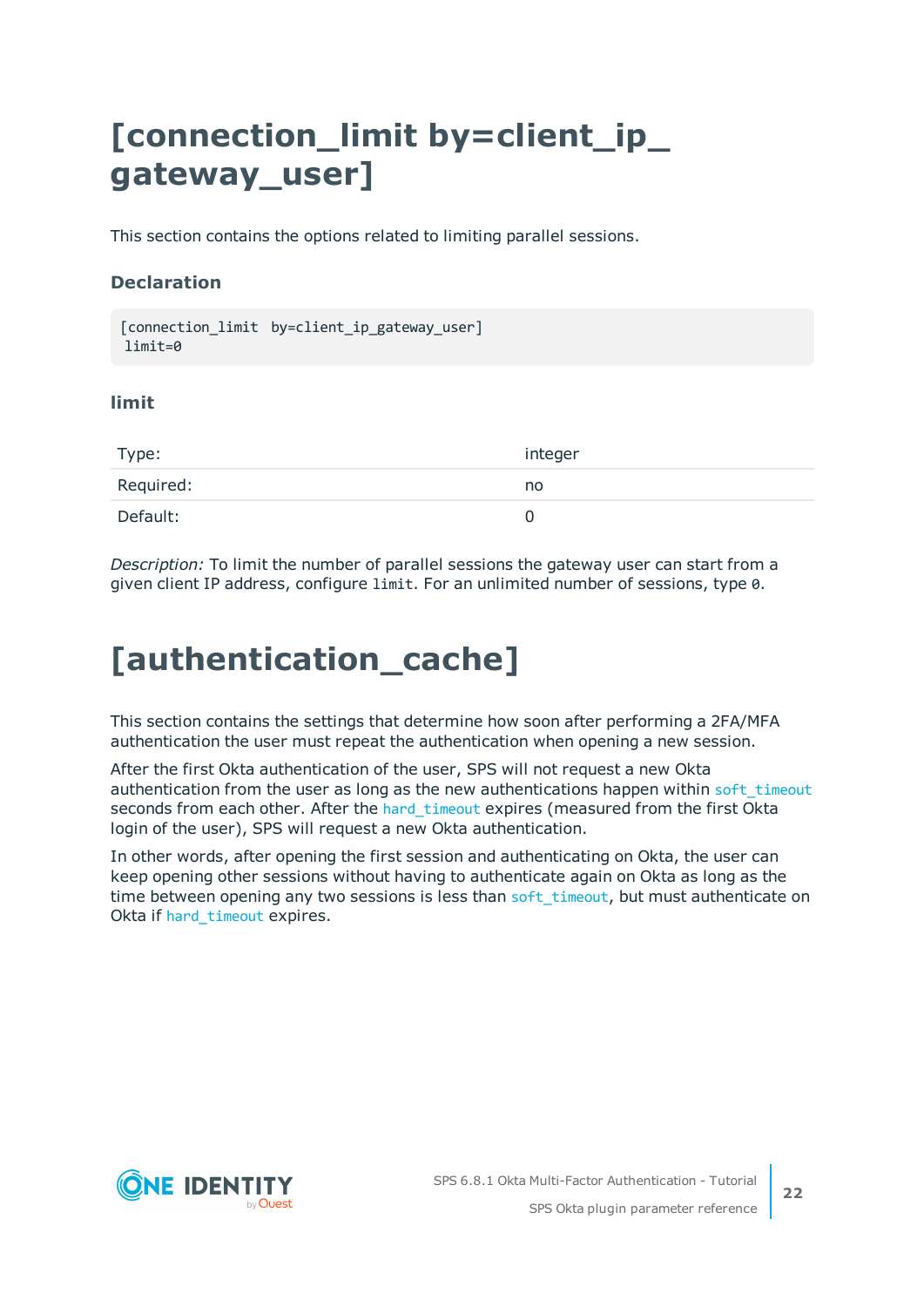

### **Declaration**

[authentication cache] soft\_timeout=15 hard timeout=90 conn\_limit=5

### <span id="page-22-0"></span>**soft\_timeout**

| Type:     | integer [in seconds]     |
|-----------|--------------------------|
| Required: | yes, if you want caching |
| Default:  | N/A                      |

*Description:* The time in seconds after which the SPS plugin requires a new Okta authentication for the next new session of the user, unless the user successfully authenticates another session within this period.

### <span id="page-22-1"></span>**hard\_timeout**

| Type:     | integer [in seconds]     |
|-----------|--------------------------|
| Required: | yes, if you want caching |
| Default:  | N/A                      |

*Description:* The time in seconds after which the SPS plugin requires a new Okta authentication for the next new session of the user. The time is measured from the last Okta authentication of the user.

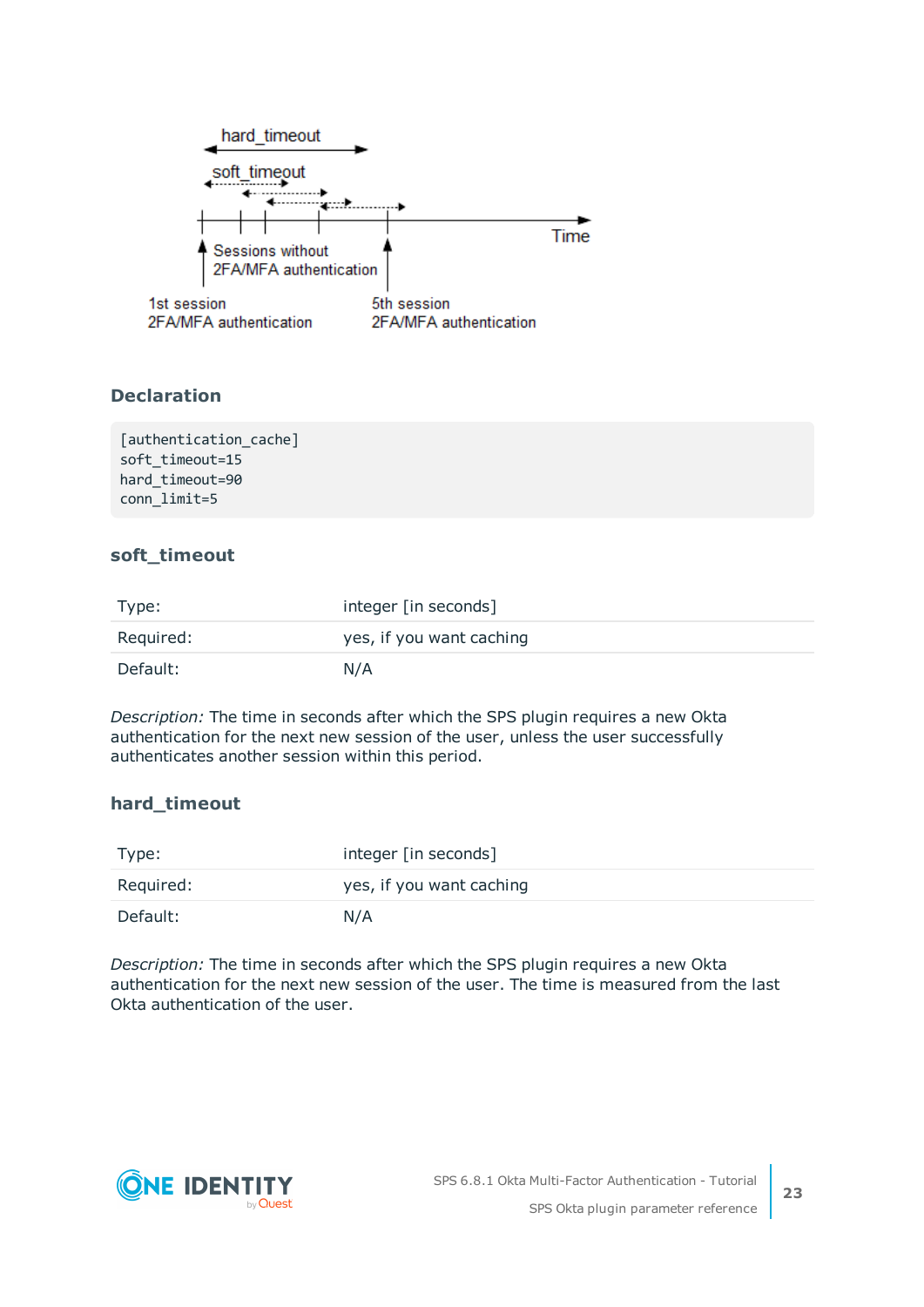**conn\_limit**

Type: integer [number of]

*Description:* The cache can be used conn\_limit times without multi-factor authentication. If the number of logins exceeds this number, the plugin will request multi-factor authentication again. If this parameter is not set, the number of logins from cache are unlimited.

# <span id="page-23-0"></span>**[WHITELIST]**

Having to perform multi-factor authentication to a remote server every time the user opens a session can be tedious and inconvenient for the users, and can impact their productivity. SPS offers the following methods to solve this problem:

- In SPS, the Connection policy determines the type of authentication required to access a server. If you do not need multi-factor authentication for accessing specific servers, configure your Connection policies accordingly.
- If the user opens a new session within a short period, they can do so without having to perform multi-factor authentication. After this configurable grace period expires, the user must perform multi-factor authentication to open the next session. For details, see [authentication cache].
- The [whitelist source=user list] and [whitelist source=ldap server group] sections allow configuring authentication whitelists and blacklists based on a **User List** policy or an **LDAP Server** policy. These two sections are independent, therefore any of the two can be configured and, for example, can create break-glass access for specific users to allow them to bypass Okta authentication.

### <span id="page-23-1"></span>**[whitelist source=user\_list]**

The [whitelist source=user\_list] section allows whitelisting users based on a **User List** policy configured in SPS (**Policies > User Lists**). To enable this whitelist, configure one of the use cases below.

NOTE: The user names are compared to the **User List** in a case-sensitive manner.

### **Declaration**

```
[whitelist source=user list]
name=<name-of-user-list-policy>
```
For details on creating user lists, see ["Creating](https://support.oneidentity.com/technical-documents/safeguard-for-privileged-sessions/6.8.1/administration-guide/general-connection-settings/creating-and-editing-user-lists/) and editing user lists" in the [Administration](https://support.oneidentity.com/technical-documents/safeguard-for-privileged-sessions/6.8.1/administration-guide/general-connection-settings/creating-and-editing-user-lists/) Guide.

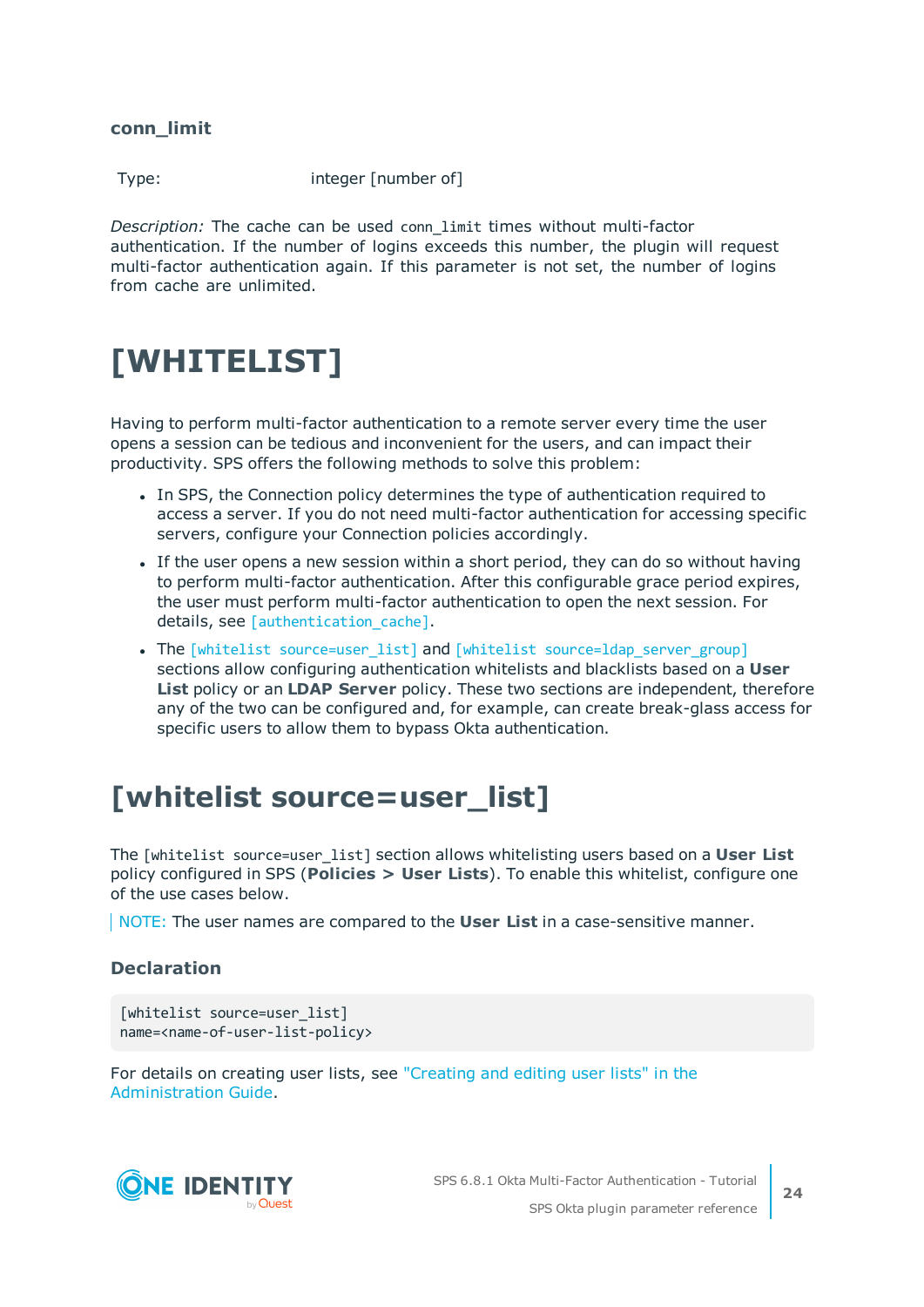### <span id="page-24-1"></span>**name**

| Type:     | string |
|-----------|--------|
| Required: | no     |
| Default:  | N/A    |

*Description:* The name of a **User List** policy containing gateway users configured on SPS (**Policies > User Lists**). You can use this option to selectively require multifactor authentication for your users (for example, to create break-glass access for specific users).

### **Use case #1: Allow no user except certain users**

To allow specific users to connect without providing Okta credentials, the **User List** policy should have the following settings:

- <sup>l</sup> Set **Allow** to **No user** and list the users in the **Except** list.
- **.** Then type the [name](#page-24-1) of this **User List** policy as the value of the name parameter.

### **Use case #2: Allow all users except certain users**

To enforce Okta authentication for selected users, the **User List** policy should have the following settings:

- <sup>l</sup> Set **Allow** to **All users** and list the users in the **Except** list.
- **.** Then type the [name](#page-24-1) of this **User List** policy as the value of the name parameter.

### <span id="page-24-0"></span>**[whitelist source=ldap\_server\_group]**

The [whitelist source=ldap\_server\_group] section allows whitelisting users based on **LDAP Server** group membership. To enable this whitelist, configure one of the use cases below.

NOTE: The user names and groups are compared in LDAP in a case-insensitive manner.

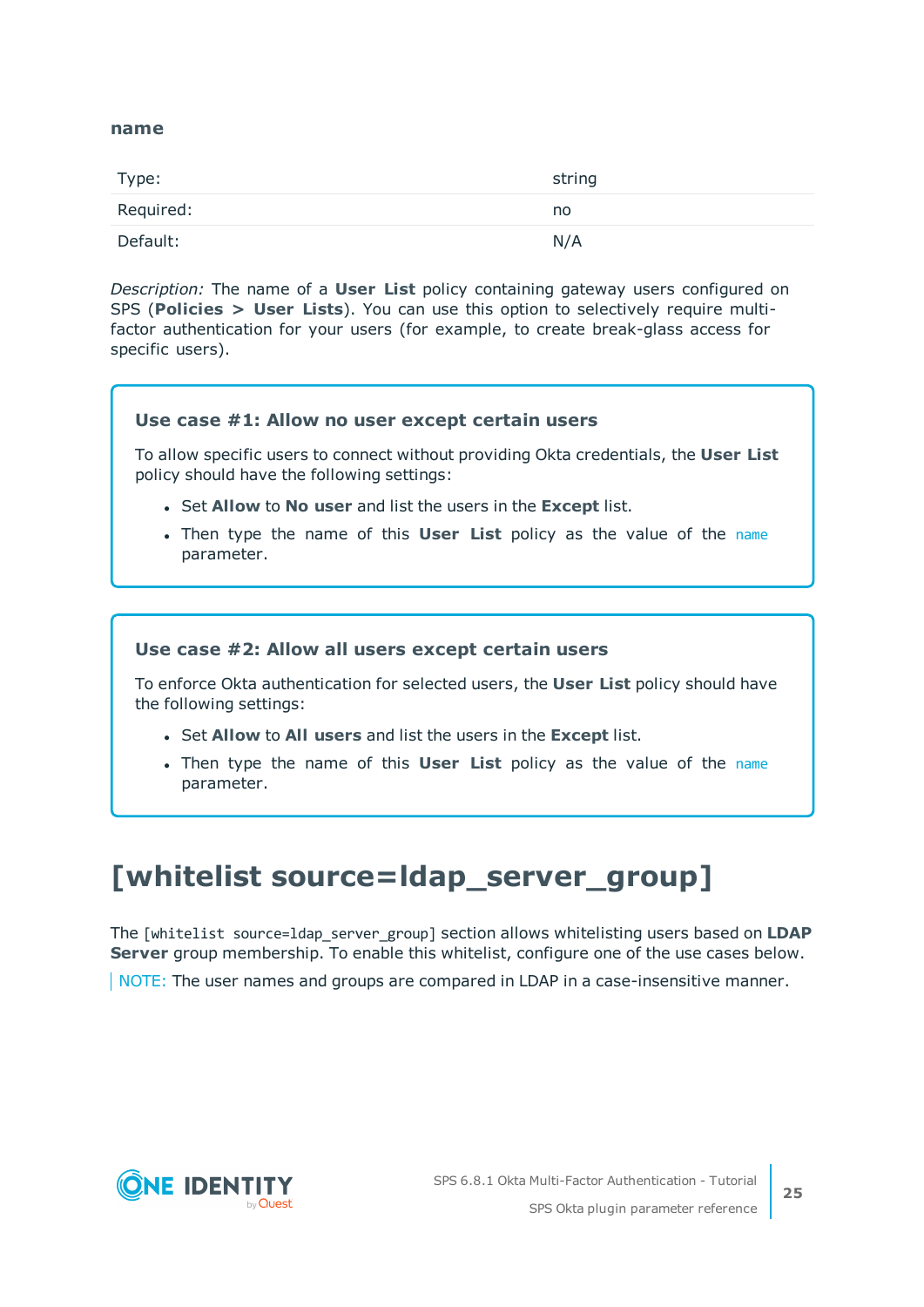### **Declaration**

```
[whitelist source=ldap server group]
allow=<no user-or-all users>
except=<group-1>,<group-2>
```
### <span id="page-25-1"></span>**allow**

| Type:     | string (all_users   no_users) |
|-----------|-------------------------------|
| Required: | no                            |
| Default:  | N/A                           |

*Description:* This parameter defines whether to allow all users or no user to connect without providing Okta credentials. Used together with the [except](#page-25-0) parameter, you can define specific LDAP/AD group(s) that are exempt from this rule.

### <span id="page-25-0"></span>**except**

| Type:     | string |
|-----------|--------|
| Required: | no     |
| Default:  | N/A    |

*Description:* This parameter defines those specific LDAP/AD group(s) that are exempt from the rule defined by the [allow](#page-25-1) parameter.

### **Use case #1: Allow no user except members of specific group(s)**

To allow members of specific LDAP/AD group(s) to connect without providing Okta credentials, type the names of these LDAP/AD groups as values of the except parameter and set the allow parameter to no user:

[whitelist source=ldap\_server\_group] allow=<no\_user> except=<group-1>,<group-2>

You must configure the name of the LDAP Server policy in the [1dap\_server] section.

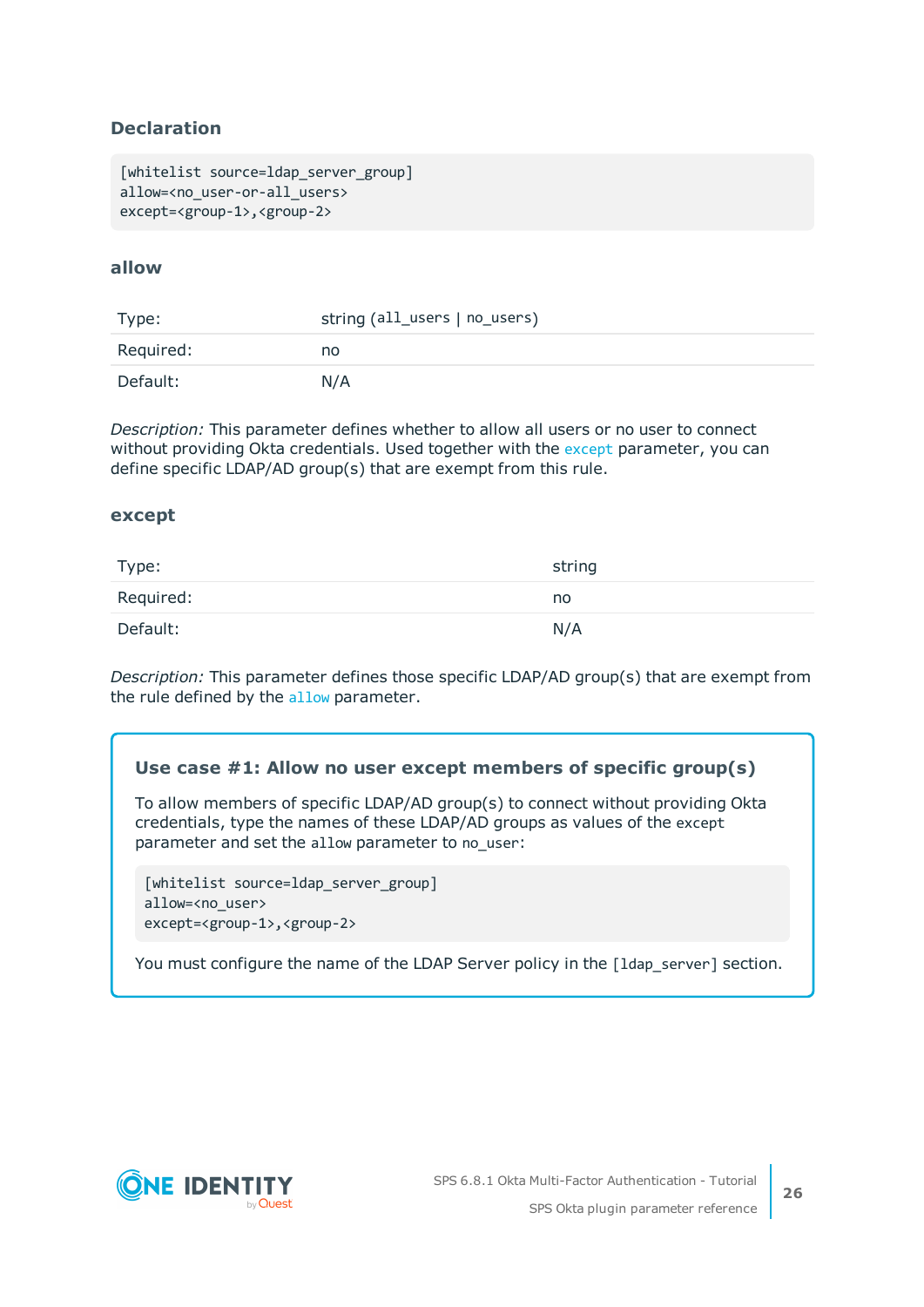### **Use case #2: Allow all users except members of specific group(s)**

To enforce Okta authentication only on members of specific LDAP/AD group(s), type the names of these LDAP/AD groups as values of the except parameter and set the allow parameter to all users:

```
[whitelist source=ldap_server_group]
allow=<all_users>
except=<group-1>,<group-2>
```
You must configure the name of the LDAP Server policy in the [1dap\_server] section.

# <span id="page-26-0"></span>**[USERMAPPING]**

By default, SPS assumes that the external Okta identity of the user is the same as the gateway username (that is, the username the user used to authenticate on SPS during the gateway authentication). If there was no gateway authentication, then the server username is used for authentication.

If the gateway usernames are different from the external Okta identities, you must configure the SPS Okta plugin to map the gateway usernames to the external Okta identities.

You can use the following methods:

- Explicit mapping: [usermapping [source=explicit\]](#page-27-0)
- LDAP server mapping: [\[usermapping](#page-27-1) source=ldap]

To look up the external Okta identity of the user from an LDAP/Active Directory database, configure the [usermapping [source=ldap\\_server\]](#page-27-1) section of the SPS Okta plugin.

If the Okta service requires the use of domain name in the external Okta identity, configure the append domain parameter in the  $[$ username transform] section. In this case, SPS automatically appends the @ character and the value of this option to the username from the session, and uses the resulting username on the Okta server to authenticate the user. For example, if the domain is set to append domain: example.com and the username is Example.User, the SPS plugin will look for the user Example.User@example.com on the Okta server.

If you configure both the append domain parameter in the [\[username\\_transform\]](#page-28-0) section and the [usermapping source=1dap\_server] section of the SPS Okta plugin, SPS appends the  $\omega$  character and the value of the append domain parameter to the value retrieved from the LDAP database.

The Explicit method has priority over the LDAP server method.

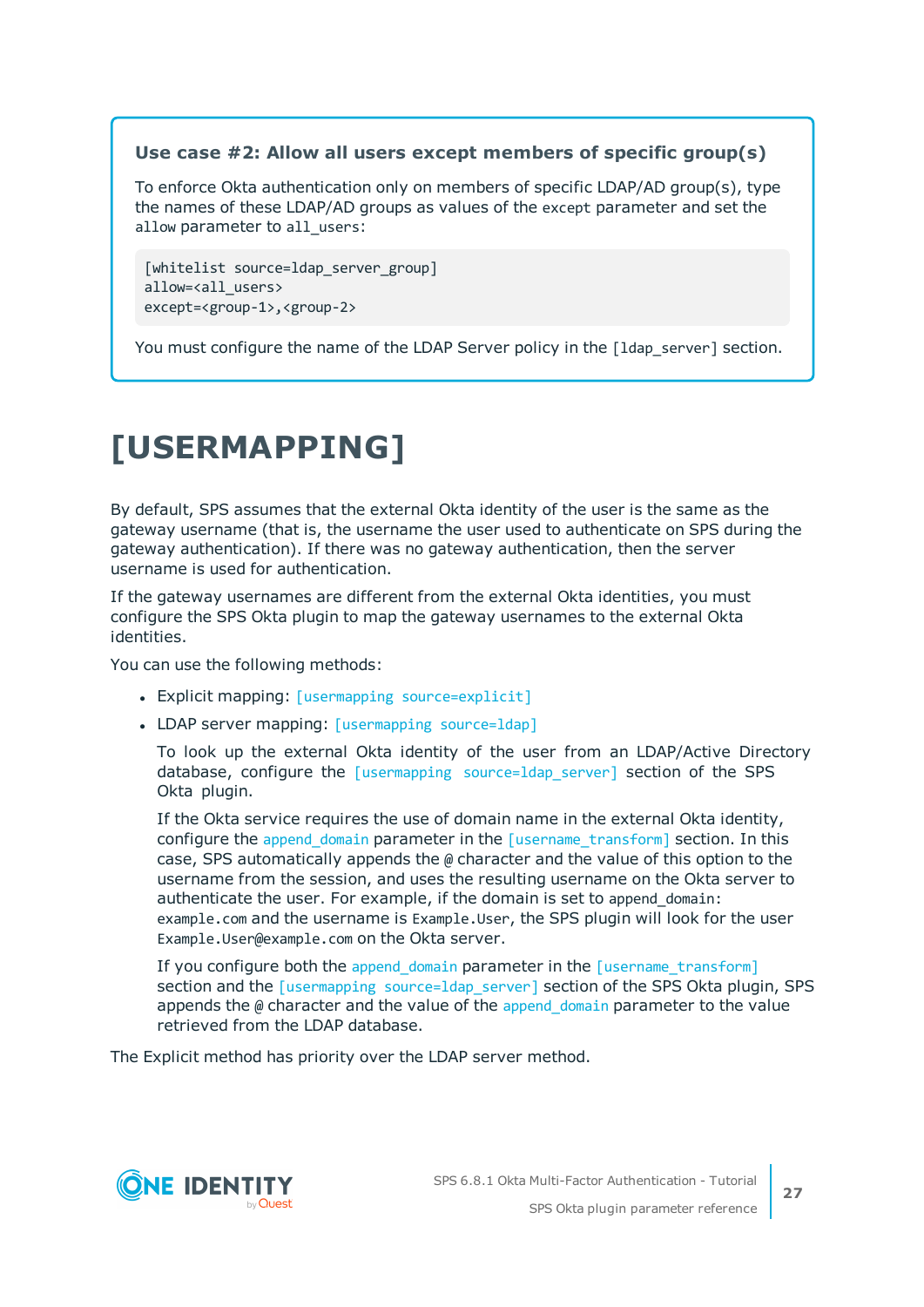If you have configured neither the [append\\_domain](#page-28-1) parameter nor any of the [USERMAPPING] sections, SPS assumes that the external Okta identity of the user is the same as the gateway username.

### <span id="page-27-0"></span>**[usermapping source=explicit]**

To map the gateway user name to an external Okta identity, configure the following namevalue pairs.

### **Declaration**

```
[usermapping source=explicit]
<example-user-1>=<ID-1>
<example-user-2>=<ID-2>
```
### **<exampleuser>**

| Type:     | string |
|-----------|--------|
| Required: | no     |
| Default:  | N/A    |

*Description:* To map the gateway user name to an external Okta identity, configure the name-value pairs in the following way:

- Type the gateway user name instead of  $\epsilon$  example-user-1>.
- Type the external Okta ID instead of  $\langle$ ID-1>.

NOTE: Use this option only if there are not only a few users, or for testing purposes. If there are too many users, it can cause performance issues.

### <span id="page-27-1"></span>**[usermapping source=ldap\_server]**

To look up the external Okta identity of the user from an LDAP/Active Directory database, configure the [usermapping [source=ldap\\_server\]](#page-27-1) section of the SPS Okta plugin.

### **Declaration**

```
[usermapping source=ldap_server]
user attribute=description
```
You must configure the name of the LDAP Server policy in the [Idap server] section.

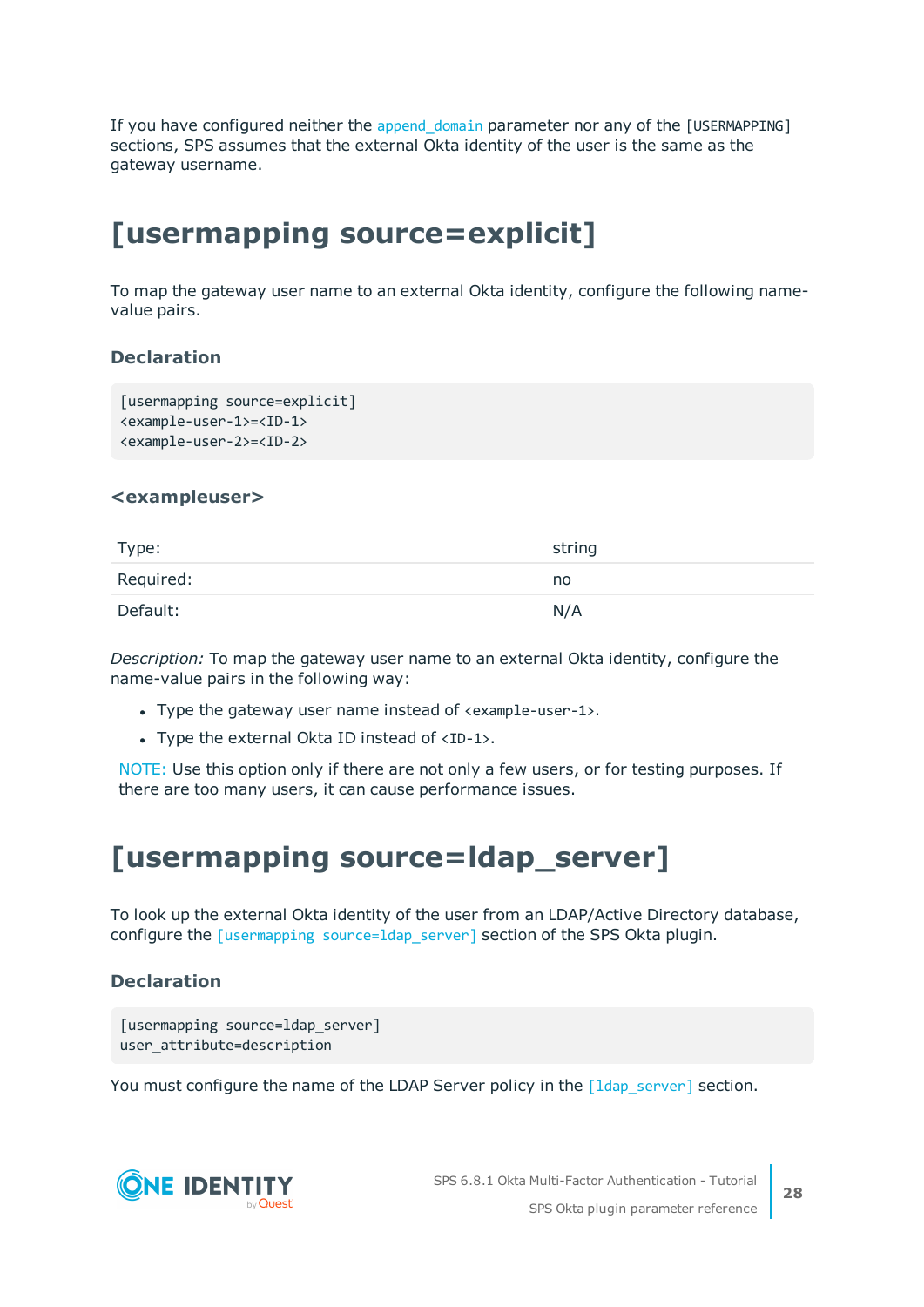If you configure both the [append\\_domain](#page-28-1) parameter in the [\[username\\_transform\]](#page-28-0) section and the [usermapping source=1dap server] section of the SPS Okta plugin, SPS appends the  $\omega$ character and the value of the append domain parameter to the value retrieved from the LDAP database.

### **user\_attribute**

| Type:     | string |
|-----------|--------|
| Required: | no     |
| Default:  | N/A    |

*Description:* The user attribute must be an LDAP/AD user attribute (with a non-empty UTF8 attribute string) that contains the external identity. For example, description, cn, mail. For a complete list see the User [class](https://docs.microsoft.com/en-gb/windows/desktop/ADSchema/c-user) section of the Active Directory Schema document.

### <span id="page-28-0"></span>**[username\_transform]**

This section contains username transformation-related settings.

### **Declaration**

```
[username_transform]
append_domain=<domain-without-@-character>
```
If you have configured [\[USERMAPPING\]](#page-26-0), the [username\_transform] process will run after the [\[USERMAPPING\]](#page-26-0) process.

### <span id="page-28-1"></span>**append\_domain**

| Type:     | string (nonrequired, no default) |
|-----------|----------------------------------|
| Required: | no                               |
| Default:  | N/A                              |

### *Description:*

If the Okta service requires the use of domain name in the external Okta identity, configure the append domain parameter in the [\[username\\_transform\]](#page-28-0) section. In this case, SPS automatically appends the @ character and the value of this option to the username from the session, and uses the resulting username on the Okta server to authenticate the user. For example, if the domain is set to append domain: example.com and the username is

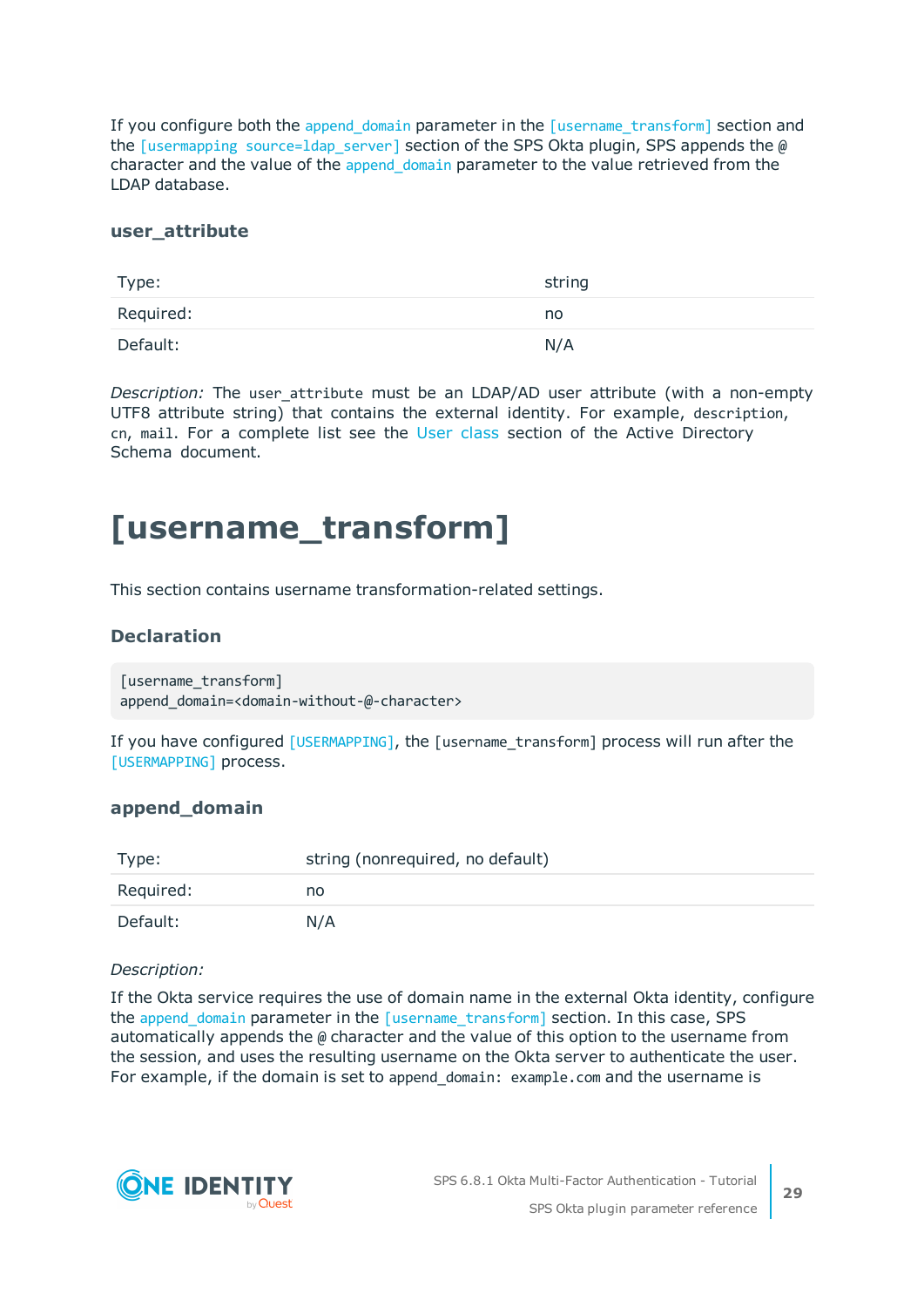Example.User, the SPS plugin will look for the user Example.User@example.com on the Okta server.

If you configure both the [append\\_domain](#page-28-1) parameter in the [\[username\\_transform\]](#page-28-0) section and the [usermapping source=1dap\_server] section of the SPS Okta plugin, SPS appends the @ character and the value of the append domain parameter to the value retrieved from the LDAP database.

### <span id="page-29-0"></span>**[ldap\_server]**

The LDAP Server policy that you want to use in an LDAP server usermapping source or an LDAP server group whitelist source. Required if you have configured [\[usermapping](#page-27-1) [source=ldap\\_server\]](#page-27-1) on page 28 and [whitelist [source=ldap\\_server\\_group\]](#page-24-0) on page 25.

### **Declaration**

```
[ldap server]
name=<name-of-LDAP-server-policy>
```
### **name**

| Type:     | string      |
|-----------|-------------|
| Required: | conditional |
| Default:  | N/A         |

*Description:* The name of a configured LDAP Server policy in SPS. For details on configuring LDAP policies, see ["Authenticating](https://support.oneidentity.com/technical-documents/safeguard-for-privileged-sessions/6.8.1/administration-guide/general-connection-settings/authenticating-users-to-an-ldap-server/) users to an LDAP server" in the [Administration](https://support.oneidentity.com/technical-documents/safeguard-for-privileged-sessions/6.8.1/administration-guide/general-connection-settings/authenticating-users-to-an-ldap-server/) Guide.

# <span id="page-29-1"></span>**[credential\_store]**

This section contains settings related to storing sensitive information of the plugin.

### **Declaration**

```
[credential store]
name=<name-of-credential-store-policy-that-hosts-sensitive-data>
```
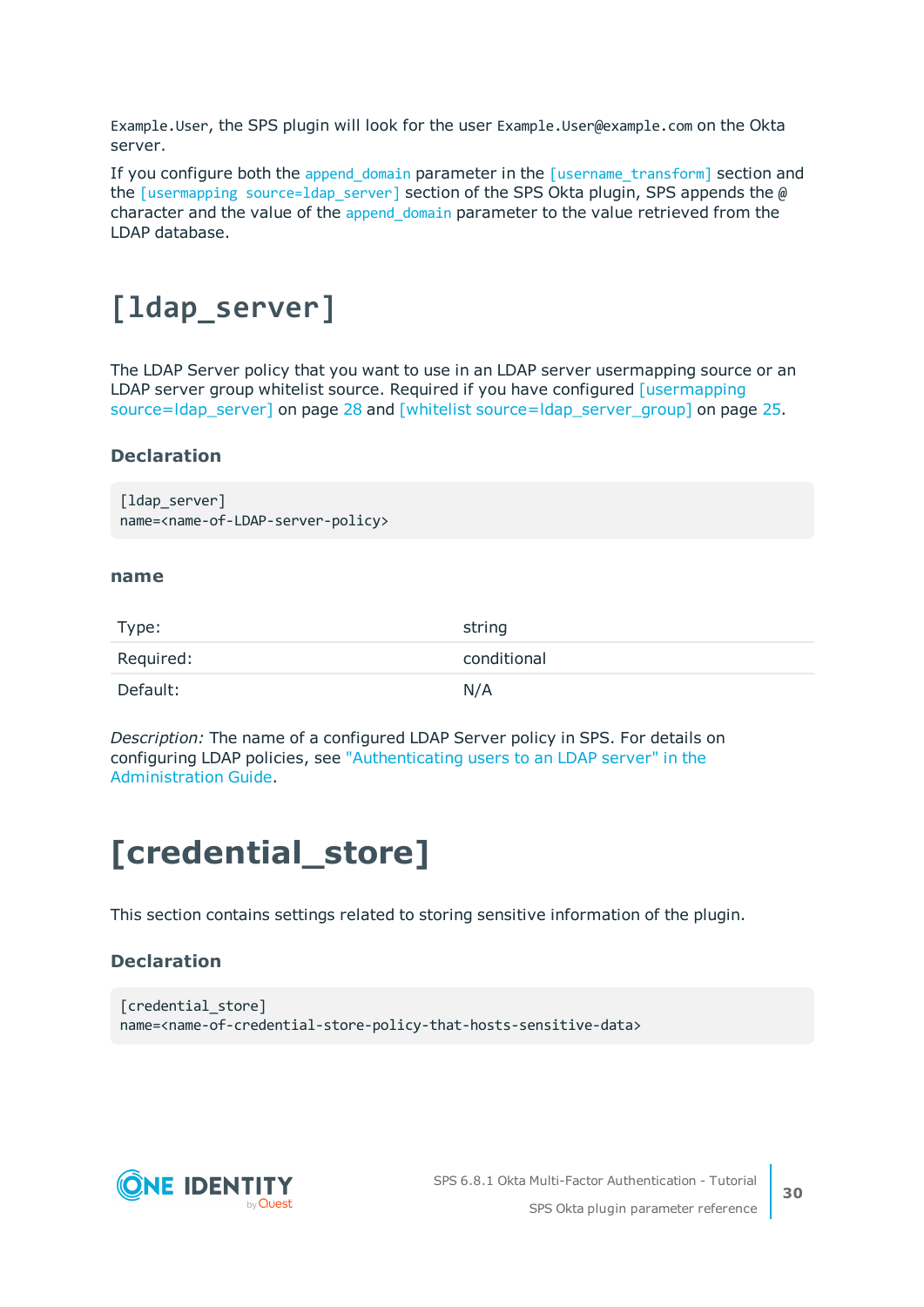### <span id="page-30-1"></span>**name**

| Type:     | string |
|-----------|--------|
| Required: | no     |
| Default:  | N/A    |

*Description:* The name of a local Credential Store policy configured on SPS. You can use this Credential Store to store sensitive information of the plugin in a secure way (for example, the api\_key value in the [okta] section).

<span id="page-30-0"></span>For details, see Store [sensitive](#page-33-0) plugin data securely.

# **[logging]**

This section contains logging-related settings.

### **Declaration**

[logging] log\_level=info

### **log\_level**

| Type:     | integer or string |
|-----------|-------------------|
| Required: | no                |
| Default:  | info              |

*Description:* The logging verbosity of the plugin. The plugin sends the generated log messages to the SPS syslog system. You can check the log messages in the **Basic settings > Troubleshooting > View log files** section of the SPS web interface. To show only the messages generated by the plugins, filter on the plugin: string.

The possible values are:

- debug
- $\cdot$  info
- warning
- error
- critical

For details, see Python logging API's log levels: [Logging](https://docs.python.org/2/library/logging.html#logging-levels) Levels.

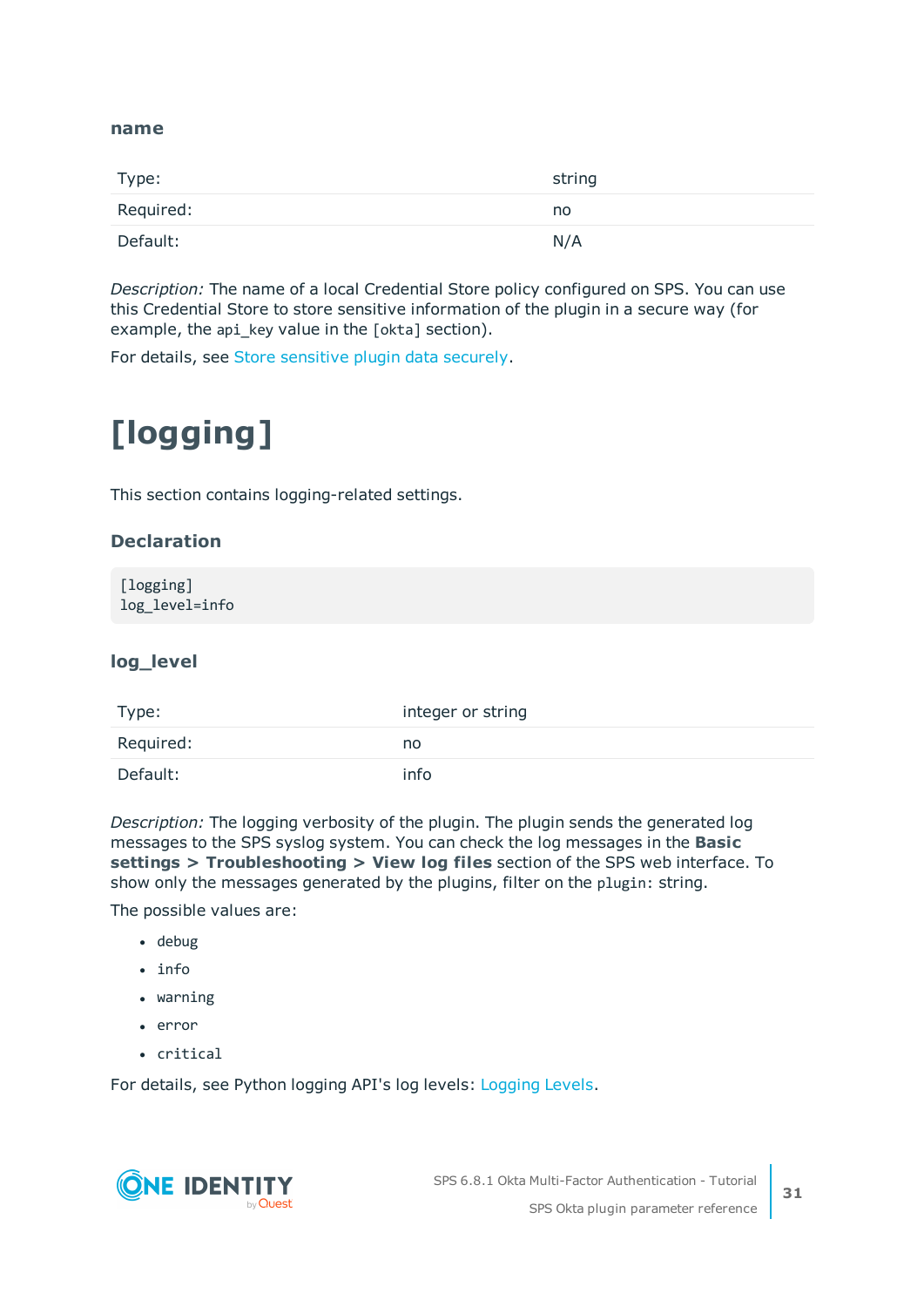# <span id="page-31-0"></span>**[https\_proxy]**

This section contains HTTPS proxy-related settings.

### **Declaration**

```
[https_proxy]
server=<proxy-server-name-or-ip>
port=3128
```
### **server**

| Type:     | string |
|-----------|--------|
| Required: | no     |
| Default:  | N/A    |

*Description:* The name or IP address of the HTTPS proxy server.

### **name**

| Type:     | integer |
|-----------|---------|
| Required: | no      |
| Default:  | 3128    |

<span id="page-31-1"></span>*Description:* The port number of the HTTPS proxy server.

# **[question\_1]**

NOTE: To configure this optional section, contact our [Support](https://support.oneidentity.com/one-identity-safeguard-for-privileged-sessions) Team.

To request additional information from the user (for example, ticket number), define one or more [question\_] section (for example, [question\_1], [question\_2]). The user input will be stored under the value of key in the questions section of the session cookie.

*Description:* Used for communication between plugins. This is an interactive request/response right after authentication in order to supply data to Credential Store plugins. The question is transferred to the session cookie and all hooks of all plugins receive it.

For example, if you have an external authenticator app, you do not have to wait for the question to be prompted but can authenticate with a one-time password:

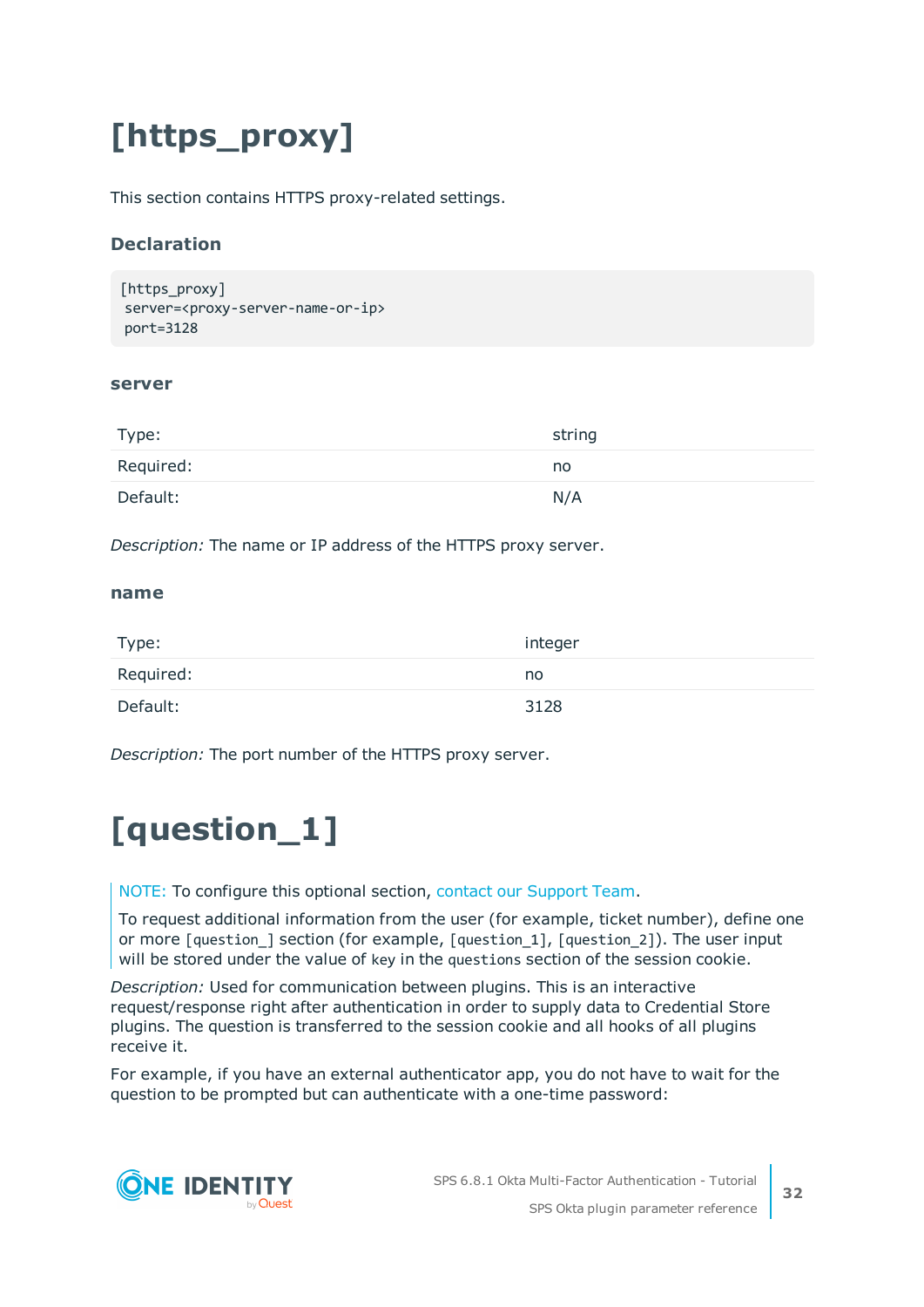#### ssh otp=123456@root@scb

Name subsequent questions with the appropriate number (for example, [question\_1], [question\_2], and so on).

For details, see "Performing [authentication](https://support.oneidentity.com/technical-documents/safeguard-for-privileged-sessions/6.8.1/administration-guide/advanced-authentication-and-authorization-techniques/integrating-external-authentication-and-authorization-systems/performing-authentication-with-aa-plugin-in-terminal-connections/) with AA plugin in terminal connections" in the [Administration](https://support.oneidentity.com/technical-documents/safeguard-for-privileged-sessions/6.8.1/administration-guide/advanced-authentication-and-authorization-techniques/integrating-external-authentication-and-authorization-systems/performing-authentication-with-aa-plugin-in-terminal-connections/) Guide and "Performing [authentication](https://support.oneidentity.com/technical-documents/safeguard-for-privileged-sessions/6.8.1/administration-guide/advanced-authentication-and-authorization-techniques/integrating-external-authentication-and-authorization-systems/performing-authentication-with-aa-plugin-in-remote-desktop-connections/) with AA plugin in Remote Desktop connections" in the [Administration](https://support.oneidentity.com/technical-documents/safeguard-for-privileged-sessions/6.8.1/administration-guide/advanced-authentication-and-authorization-techniques/integrating-external-authentication-and-authorization-systems/performing-authentication-with-aa-plugin-in-remote-desktop-connections/) Guide.

### **prompt**

| Type:     | string |
|-----------|--------|
| Required: | yes    |
| Default:  | N/A    |

*Description:* The question itself in text format.

### **key**

| Type:     | string |
|-----------|--------|
| Required: | yes    |
| Default:  | N/A    |

*Description:* The name of the name-value pair.

### **disable\_echo**

| Type:     | boolean (yes no) |
|-----------|------------------|
| Required: | no               |
| Default:  | no               |

*Description:* Whether the answer to the question is visible (yes), or replaced with asterisks (no).

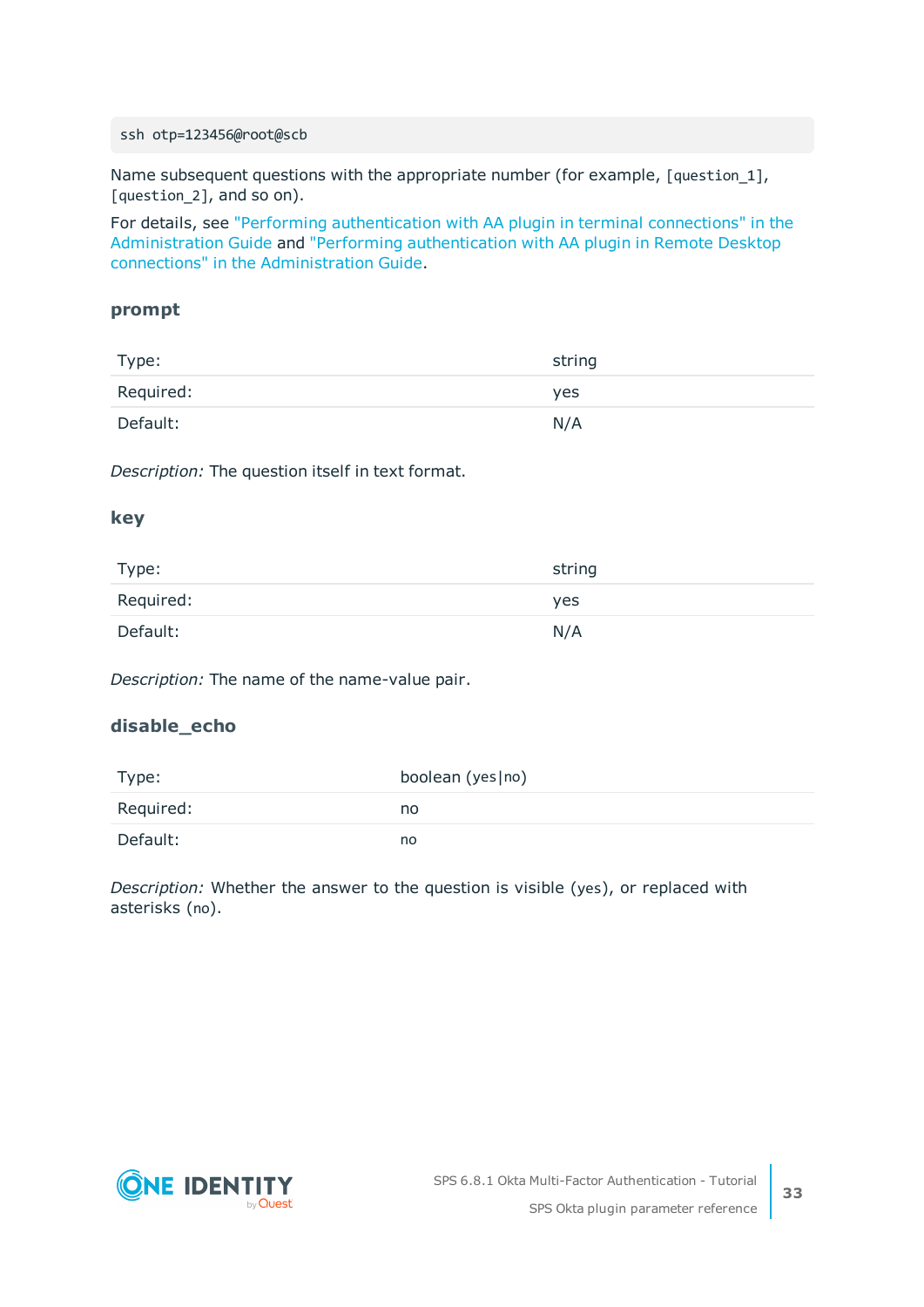# <span id="page-33-0"></span>**Store sensitive plugin data securely**

By default, the configuration of the plugin is stored on SPS in the configuration of SPS. Make sure that you store the sensitive parameters (for example, api key) of the plugin in an encrypted way.

### *To store sensitive plugin data securely*

1. Log in to SPS, navigate to **Policies > Credential Stores** and create a **Local** Credential Store. For details, see ["Configuring](https://support.oneidentity.com/technical-documents/safeguard-for-privileged-sessions/6.8.1/administration-guide/advanced-authentication-and-authorization-techniques/using-credential-stores-for-server-side-authentication/configuring-local-credential-stores/) local Credential Stores" in the [Administration](https://support.oneidentity.com/technical-documents/safeguard-for-privileged-sessions/6.8.1/administration-guide/advanced-authentication-and-authorization-techniques/using-credential-stores-for-server-side-authentication/configuring-local-credential-stores/) Guide.

Instead of usernames and passwords, you will store the configuration parameters of the plugin in this Credential Store.

- 2. Add the plugin parameters you want to store in an encrypted way to the Credential Store. You can store any configuration parameter of the plugin in the Credential Store, but note that if an option appears in the Credential Store, the plugin will use it. If the same parameter appears in the configuration of the plugin, it will be ignored.
	- **.** Enter the name of the configuration section without the brackets in the Host field (for example, okta).
	- <sup>l</sup> Enter the name of the plugin parameter in the **Username** field (for example, api key).
	- <sup>l</sup> Enter the value of the plugin parameter in the **Passwords** field.

**Commit** 

 $\blacksquare$  Click

- 3. Navigate to the configuration of the plugin on the **Policies > AA Plugin Configurations** page.
- 4. In the plugin configuration file, enter the name of the local Credential Store under the [\[credential\\_store\]](#page-29-1) section as the value of the [name](#page-30-1) parameter.
- 5. Enter  $$$  as the value of the parameter storing sensitive data.

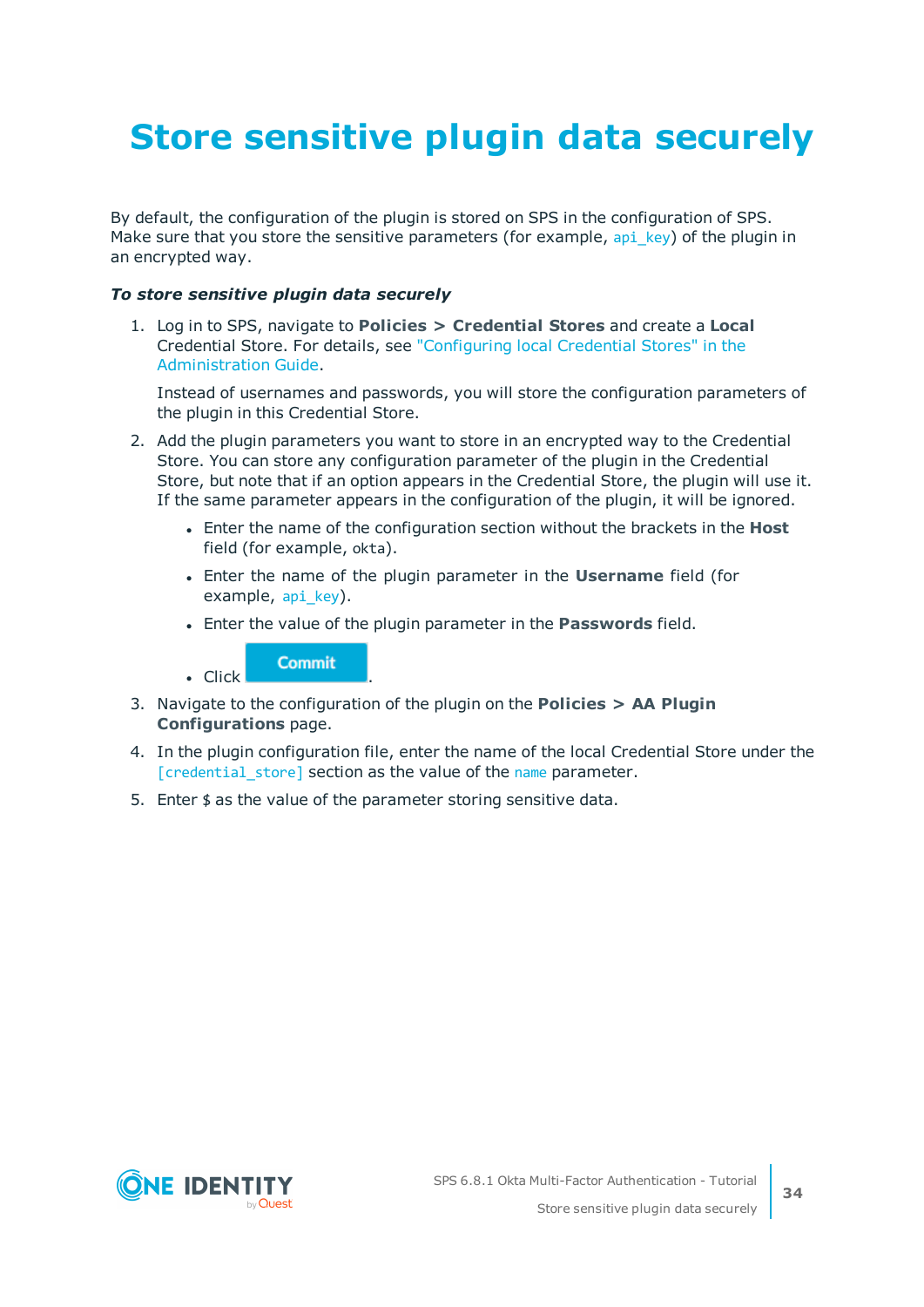# <span id="page-34-0"></span>**Perform multi-factor authentication with the SPS Okta plugin in terminal connections**

The following describes how to establish a terminal connection (SSH, TELNET, or TN3270) to a server.

### *To establish a terminal connection (SSH, TELNET, or TN3270) to a server*

1. Connect to the server.

If you can authenticate using an OTP or token, encode the OTP as part of the username. You can use the @ as a field separator.

| <b>Example:</b>                                                                                                                                                                   |
|-----------------------------------------------------------------------------------------------------------------------------------------------------------------------------------|
| ssh otp=YOUR-ONE-TIME-PASSWORD@user@server                                                                                                                                        |
| Replace YOUR-ONE-TIME-PASSWORD with your actual OTP.<br>If needed, you can specify the type of OTP as a prefix to the OTP. For example,<br>to specify the OTP of a YubiKey token: |
| ssh otp=y YOUR-ONE-TIME-PASSWORD@user@server                                                                                                                                      |
| • Google Authenticator: g<br>• inWebo Authenticator: o                                                                                                                            |

- Symantec token: s
- YubiKey: y
- RSA token: r
- 2. If SPS prompts you for further information, enter the requested information. If you need to authenticate with an OTP, but you have not supplied the OTP in your username, you will be prompted to enter the OTP.
- 3. Authenticate on the server.
- 4. If authentication is successful, you can access the server.



SPS 6.8.1 Okta Multi-Factor Authentication - Tutorial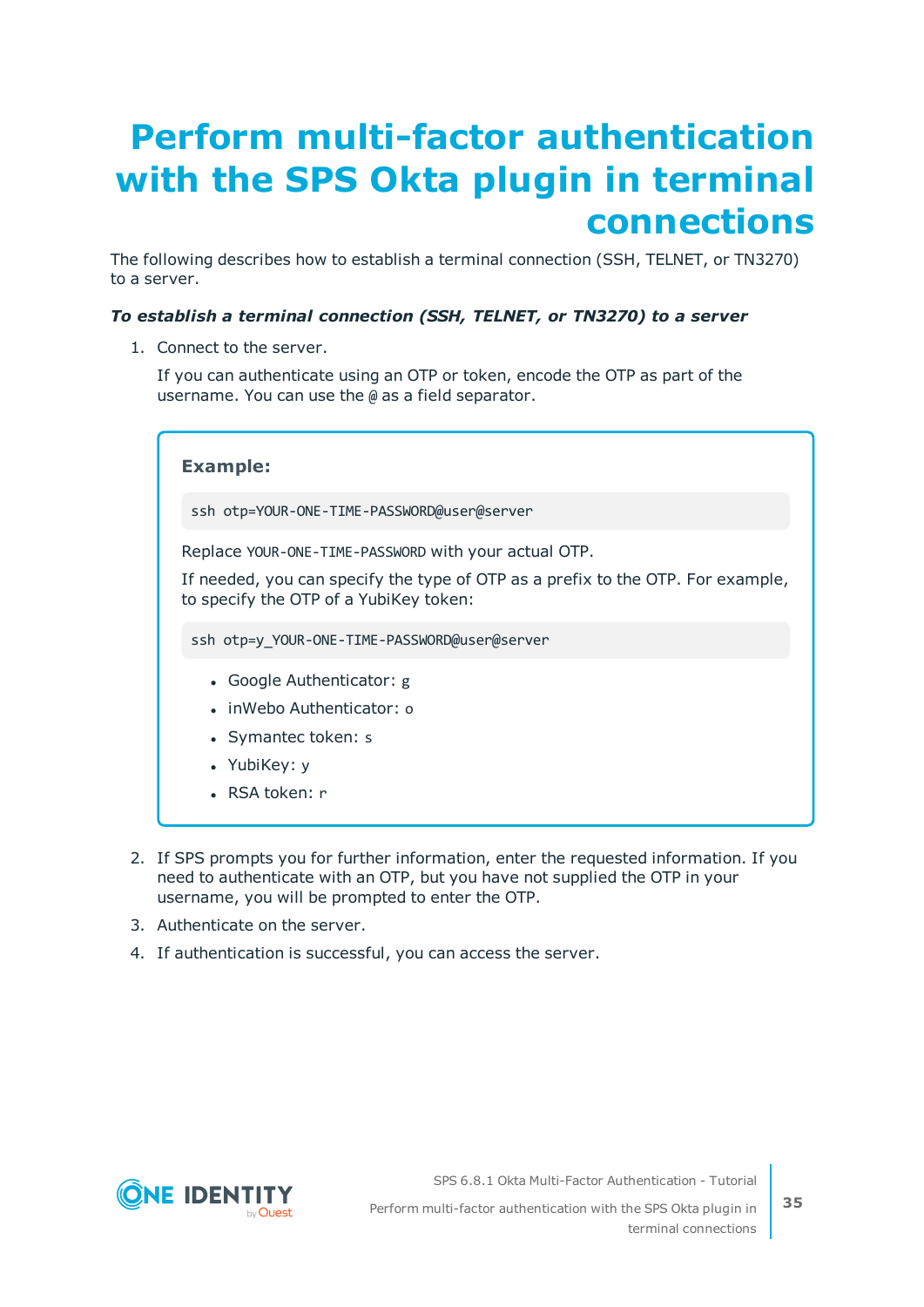# <span id="page-35-0"></span>**Perform multi-factor authentication with the SPS Okta plugin in Remote Desktop (RDP) connections**

The following section describes how to establish a Remote Desktop (RDP) connection to a server when the **AA plugin** is configured.

### *To establish a RDP connection to a server when the AA plugin is configured*

- 1. Open your Remote Desktop client application.
- 2. If you have to provide additional information to authenticate on the server, you must enter this information in your Remote Desktop client application in the *User name* field, before the regular content (for example, your username) of the field.

If you can authenticate using an OTP or token, encode the OTP as part of the username. To encode additional data, you can use the following special characters:

- % as a field separator
- $\bullet$  ~ as the equal sign
- $\cdot$  ^ as a colon (for example, to specify the port number or an IPv6 IP address)

### **Example:**

For example, use the following format:

domain\otp~YOUR-ONE-TIME-PASSWORD%Administrator

Replace YOUR-ONE-TIME-PASSWORD with your actual OTP.

If needed, you can specify the type of OTP as a prefix to the OTP. For example, to specify the OTP of a YubiKey token:

domain\otp~y\_YOUR-ONE-TIME-PASSWORD%Administrator

- Google Authenticator: g
- inWebo Authenticator: o
- Symantec token: s
- YubiKey: y
- RSA token: r
- 3. Connect to the server.

If you need to authenticate using a push notification, approve the connection in your mobile app.



SPS 6.8.1 Okta Multi-Factor Authentication - Tutorial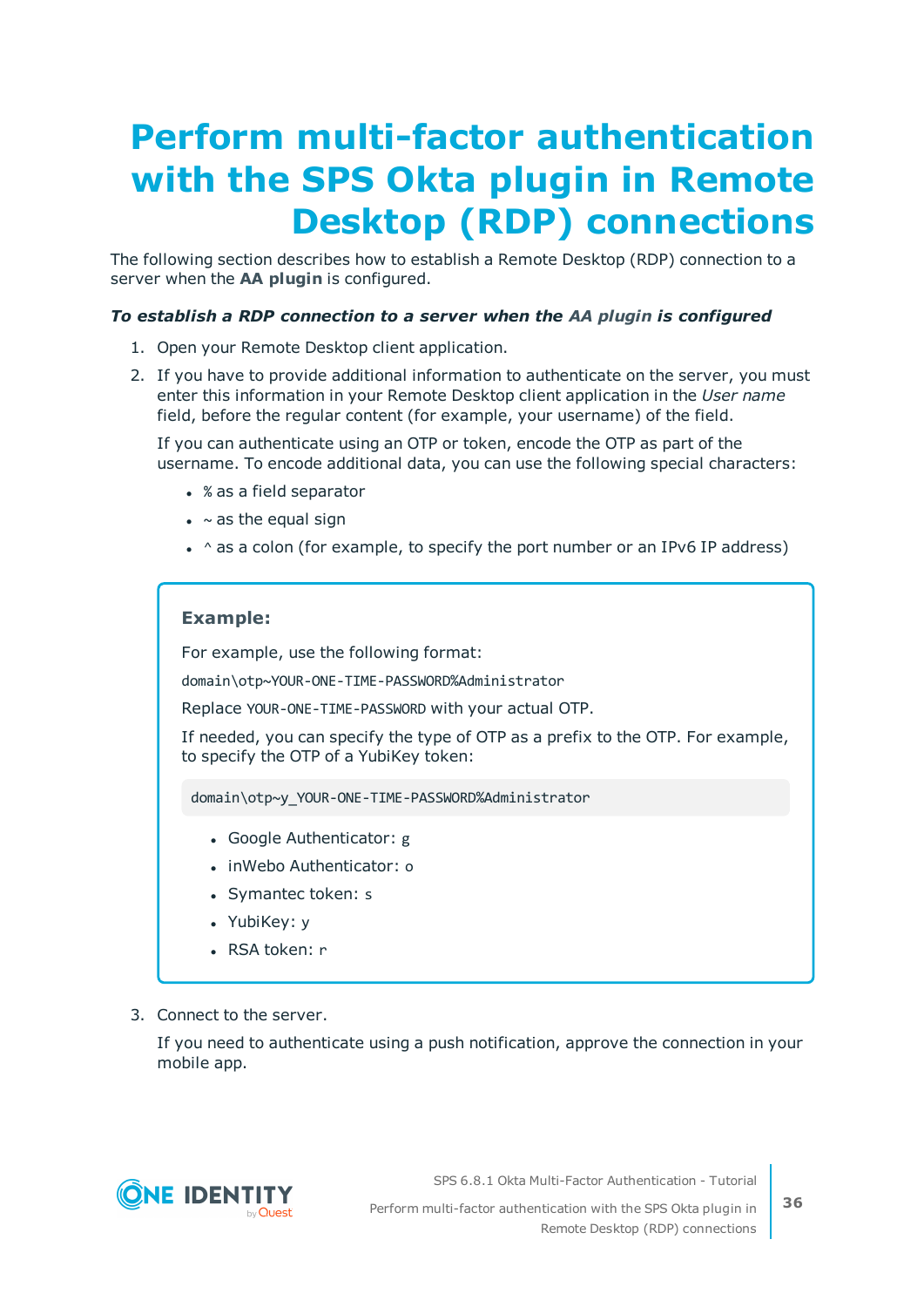- 4. Authenticate on the server.
- 5. If authentication is successful, you can access the server.



SPS 6.8.1 Okta Multi-Factor Authentication - Tutorial

Perform multi-factor authentication with the SPS Okta plugin in Remote Desktop (RDP) connections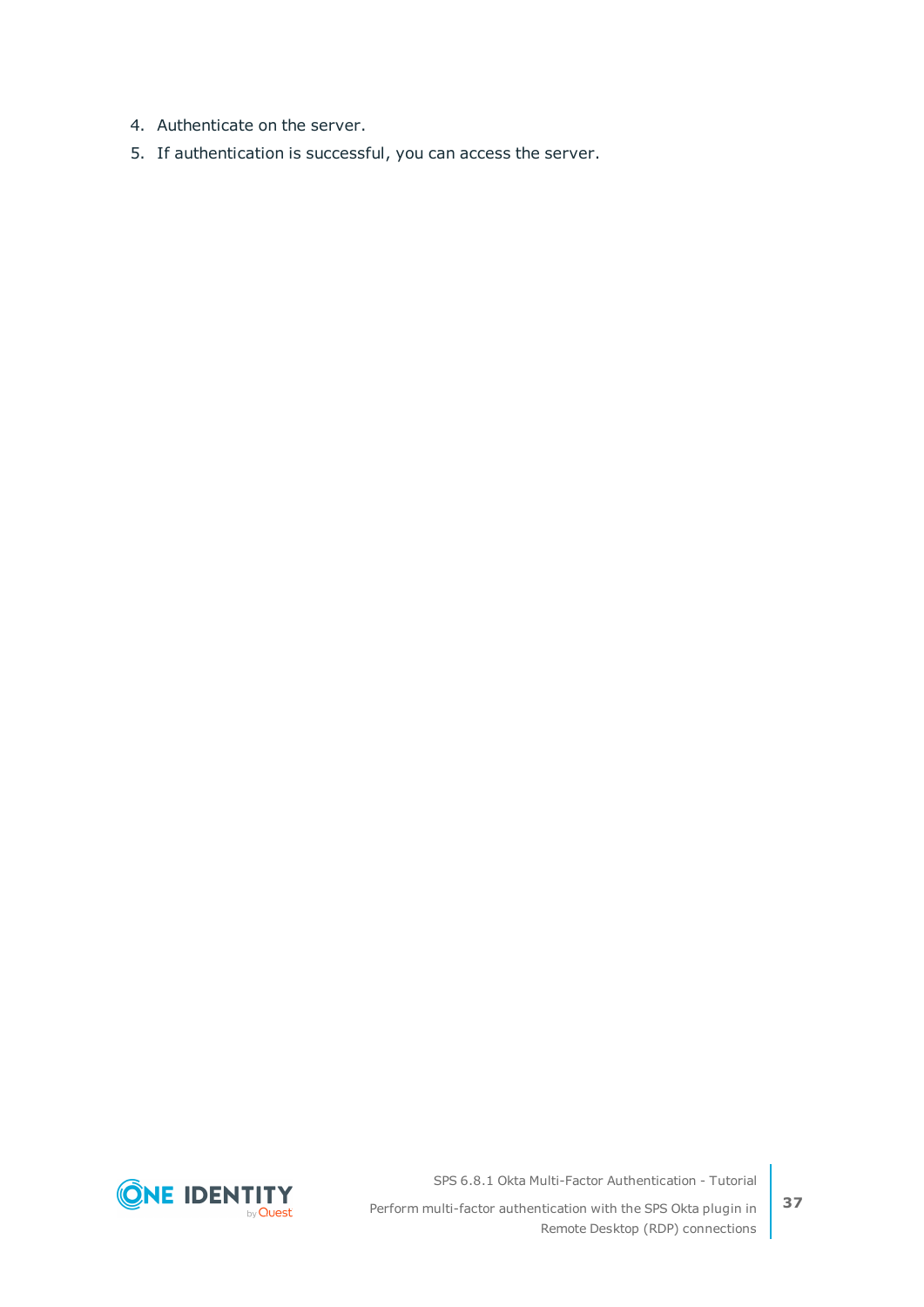# <span id="page-37-0"></span>**Perform multi-factor authentication with the SPS Okta plugin in Microsoft SQL Server (MSSQL) connections**

The following section describes how to establish a Microsoft SQL Server (MSSQL) connection to a server when the **AA plugin** is configured.

### *To establish a MSSQL connection to a server when the AA plugin is configured*

- 1. Open your SQL client application.
- 2. If you have to provide additional information to authenticate on the server, you must enter this information in your SQL client application in the *User name* field, before the regular content (for example, your username) of the field.

If you can authenticate using an OTP or token, encode the OTP as part of the username. To encode additional data, you can use the following special characters:

- % as a field separator
- $\bullet$  ~ as the equal sign
- $\cdot$  ^ as a colon (for example, to specify the port number or an IPv6 IP address)

### **Example:**

For example, use the following format:

domain\otp~YOUR-ONE-TIME-PASSWORD%Administrator

Replace YOUR-ONE-TIME-PASSWORD with your actual OTP.

If needed, you can specify the type of OTP as a prefix to the OTP. For example, to specify the OTP of a YubiKey token:

domain\otp~y\_YOUR-ONE-TIME-PASSWORD%Administrator

- Google Authenticator: g
- inWebo Authenticator: o
- Symantec token: s
- YubiKey: y
- RSA token: r
- 3. Connect to the server.



SPS 6.8.1 Okta Multi-Factor Authentication - Tutorial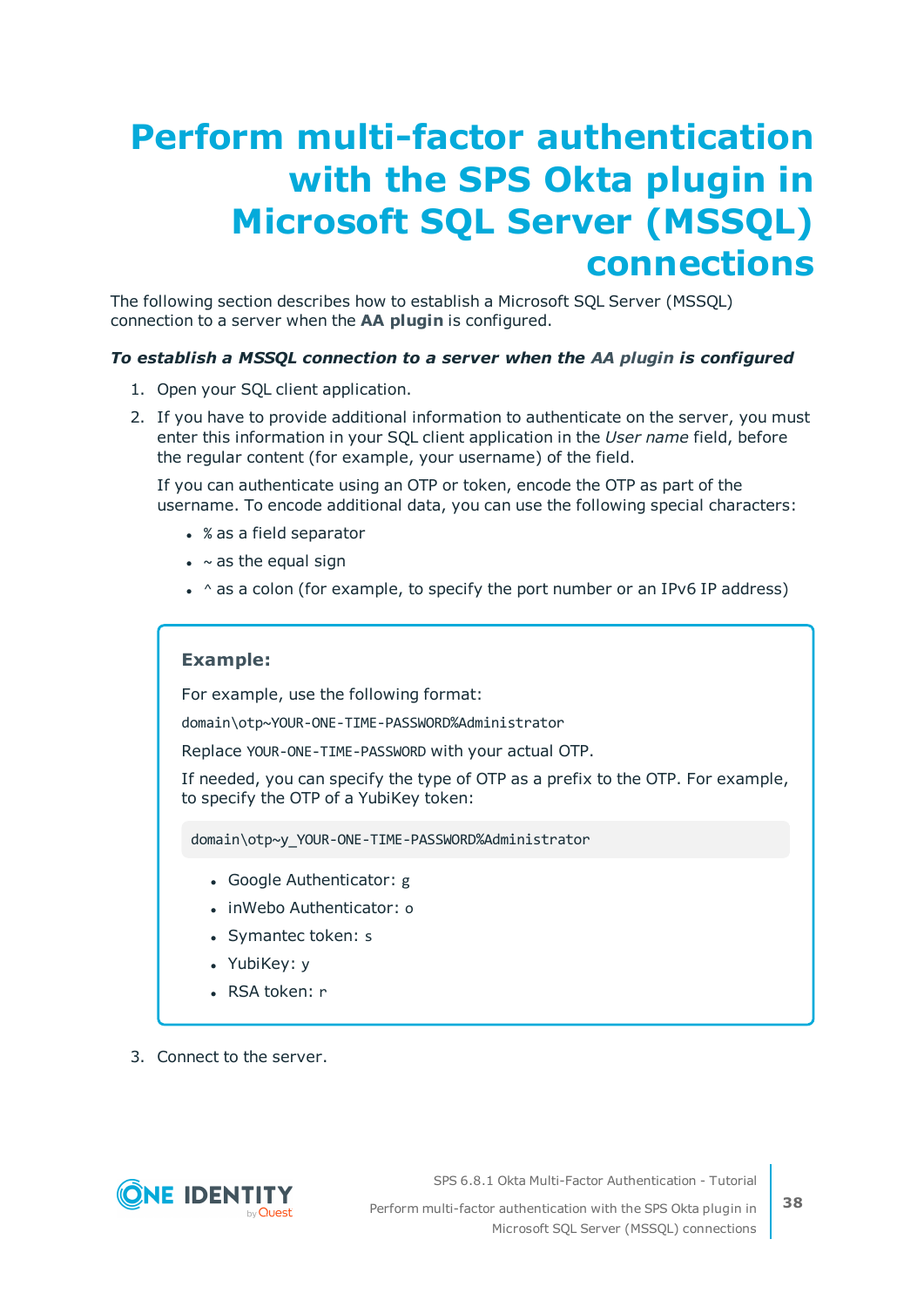If you need to authenticate using a push notification, approve the connection in your mobile app.

- 4. Authenticate on the server.
- 5. If authentication is successful, you can access the server.



SPS 6.8.1 Okta Multi-Factor Authentication - Tutorial

Perform multi-factor authentication with the SPS Okta plugin in Microsoft SQL Server (MSSQL) connections